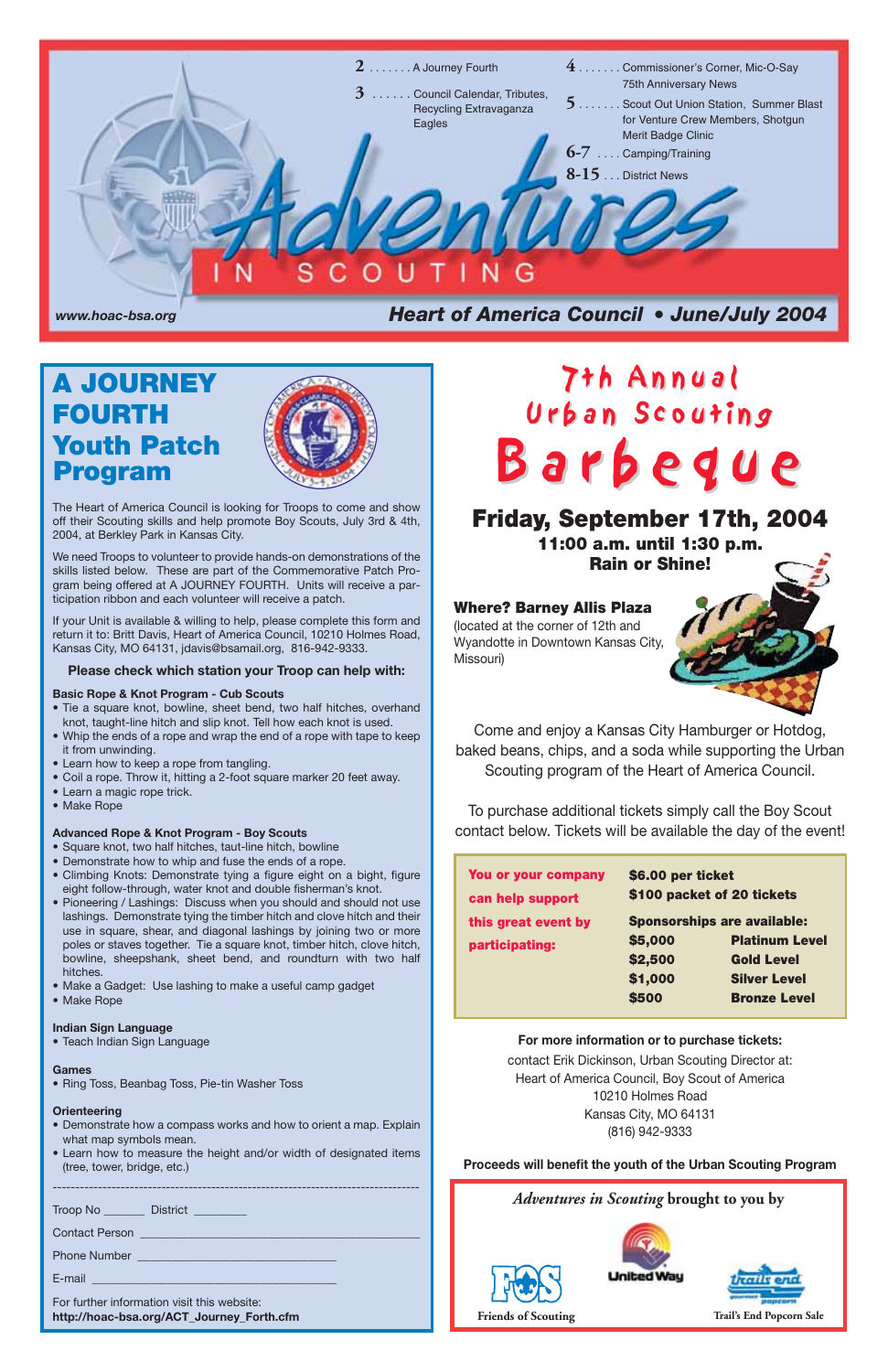# **Youth Patch Program (Grades K – 5)**

#### **To qualify for this Patch you must be a:**

Youth currently in 1st grade or below: Complete at least 2 of the following events:

Youth currently in 2nd or 3rd grade: Complete at least 4 of the following events: Youth currently in 4th or 5th:

Complete at least 6 of the following events:

- Participate in the "Leave No Trace" activity at "A Journey Fourth"
- Plan and Hold a Family Picnic
- Tie a square knot, bowline, sheet bend, two half hitches, overhand knot, taught-line hitch and slip knot. Tell how each knot is used.
- Whip the ends of a rope and wrap the end of a rope with tape to keep it from unwinding.
- Learn how to keep a rope from tangling.
- Coil a rope. Throw it, hitting a 2-foot square marker 20 feet away.
- Learn a magic rope trick.
- Make Rope
- Use 12 American Indian signs to tell a story.
- Play Pie-tin Washer Toss.
- Play Ring Toss.
- Play Beanbag Toss.

Once completed, return the form to the Boy Scouts of America, Heart of America Council Headquarters Tent to receive your Commemorative Patch.

# **Boy Scout Advancement**

**Please use this as a reference for possible Boy Scout Advancement Items being offered at A Journey Fourth Commemoration Event**

#### **RANK KNOTS**

• Scout Rank

#6 Demonstrate tying the square knot

- Tenderfoot Rank
	- #4a Demonstrate how to whip and fuse the ends of a rope.
	- #4b Demonstrate you know how to tie the
	- following knots and tell what their uses are: two half hitches and the taut-line hitch.
- First Class Rank
	- #8a Demonstrate tying the bowline knot and describe several ways it can be used.
- **CLIMBING KNOTS:**
- Climbing Merit Badge Knots
- **PIONEERING / LASHINGS**
	- First Class Rank
		- #7a Discuss when you should and should not use lashings
		- #7b Demonstrate tying the timber hitch and clove hitch and their use in square, shear, and diagonal lashings by joining two or more poles or staves together.
		- #7c Use lashing to make a useful camp gadget
- Pioneering Merit Badge Knots

#### **ORIENTEERING**

• Second Class Rank

#1a Demonstrate how a compass works and how to orient a map. Explain what map symbols mean.

• First Class Rank

#2 Using a compass, … requires measuring the height and/or width of designated items (tree, tower, canyon, ditch, etc.)

• Orienteering Merit Badge

#### **Cub Scout Advancement & Achievement**

**Please use this as a reference for possible Cub Scout Advancement Items being offered at A Journey Fourth Commemoration Event**

PARTICIPATE IN THE "LEAVE NO TRACE" ACTIVITY AT "A JOURNEY FOURTH"

- Webelos Outdoorsman Requirement #5: PLAN AND HOLD A FAMILY PICNIC
	- Wolf Elective #18;
	- Bear Achievement #12c;
- KNOTS & ROPES
	- Wolf Elective #17;
	- Bear Achievement #22;
	- Webelos Outdoorsman Requirement #10;
	- Webelos Outdoorsman Requirement #11;
	- Bear Achievement #22f
- INDIAN SIGN LANGUAGE
	- Wolf Elective #1d;
- PLAY A GAME
	- Tiger Elective #35;
	- Wolf Elective #4

These additional advancement items can be completed just by attending A Journey 4th

- Tiger Elective #36 & Wolf Achievement #10f; Attend a Journey Fourth Stage Performance
- Wolf Achievement #10c; Plan a walk. Go to a park or a wooded area, or visit a zoo or museum with your family
- Bear Achievement #3b;
	- With the help of your family or den leader, find out about two famous Americans. Tell the things they did or are doing to improve our way of life.
- Bear Achievement #8e;
- Find out some history about your community. • Bear Achievement #10a;
- Go on a day trip or evening out with members of your family
- Bear Achievement #12d;
- Attend an outdoor event with your family. • Bear Achievement #12e;
- Plan your outdoor family day.
- Bear Elective #24a; American Indian people live in every part of what is now the Continental United States. Find the name of the American Indian nation that lives or has lived where you live now. Learn about these people.

# **Youth Patch Program (Grades 6 – 12)**

#### **To qualify for this Patch you must complete at least 6 of the following events:**

- Participate in the "Leave No Trace" activity at "A Journey Fourth"
- Demonstrate tying the square knot
- Demonstrate how to whip and fuse the ends of a rope.
- Demonstrate you know how to tie the following knots and tell what their uses are: two half hitches and the taut-line hitch.
- Demonstrate tying the bowline knot and describe several ways it can be used.
- Climbing Knots: Demonstrate tying a figure eight on a bight, figure eight follow-through, water knot and double fisherman's knot.
- Pioneering / Lashings: Discuss when you should and should not use lashings. Demonstrate tying the timber hitch and clove hitch and their use in square, shear, and diagonal lashings by joining two or more poles or staves together. Tie a square knot, timber hitch, clove hitch, bowline, sheepshank, sheet bend, and roundturn with two half hitches.



- Make a Gadget: Use lashing to make a useful camp gadget
- Make Rope
- Orienteering: Demonstrate how a compass works and how to orient a map. Explain what map symbols mean.
- Learn how to measure the height and/or width of designated items (tree, tower, bridge, etc.)
- Talk with a person to learn about their Heritage

Once completed, return the form to the Boy Scouts of America, Heart of America Council Headquarters Tent to receive your Commemorative Patch.

# **A JOURNEY FOURTH**

**Boy Scouts of America Heart of America Council** **In 1804, the Lewis & Clark Expedition sailed up the Missouri River and camped on the banks that would become part of Kansas City**

**Youth visitors & Scouts are invited to participate in this commemoration event.**

**Earn this patch and become a part of living history.**

#### **Venturing Patch Program**

**REGALIA** \_\_\_\_\_\_\_\_\_\_\_\_\_\_\_\_\_\_\_\_\_\_\_\_\_\_\_\_\_\_\_\_\_\_\_\_\_\_\_\_\_\_\_\_\_\_\_\_\_\_\_\_\_\_\_\_\_\_\_\_\_\_\_\_\_\_\_\_\_\_\_\_\_\_\_\_\_\_\_\_\_\_

ш

\_\_\_\_\_\_\_\_\_\_\_\_\_\_\_\_\_\_\_\_\_\_\_\_\_\_\_\_\_\_\_\_\_\_\_\_\_\_\_\_\_\_\_\_\_\_\_\_\_\_\_\_\_\_\_\_\_\_\_\_\_\_\_\_\_\_\_\_\_\_\_\_\_\_\_\_\_\_\_\_\_\_\_\_\_\_\_\_\_\_\_ Make a piece of regalia, weapon, or instrument worn or used by either the Western Indian tribes or the military of

| <b>HIKE OR BIKE</b>                                                            |                                                                                                                                                                                                                                                                                                                                                                |
|--------------------------------------------------------------------------------|----------------------------------------------------------------------------------------------------------------------------------------------------------------------------------------------------------------------------------------------------------------------------------------------------------------------------------------------------------------|
| Either hike or bike at least five miles of the Lewis and Clark Historic Trail. |                                                                                                                                                                                                                                                                                                                                                                |
| <b>PRESENTATION</b>                                                            |                                                                                                                                                                                                                                                                                                                                                                |
|                                                                                | Prepare a presentation or skit on the Corps of Discovery (Lewis and Clark Expedition) to another group.                                                                                                                                                                                                                                                        |
|                                                                                |                                                                                                                                                                                                                                                                                                                                                                |
|                                                                                | Either take part in a Lewis and Clark commemoration sponsored by the Journey 4th organization (www.journey4th.org)<br>or take part in either planning or working on one of the events sponsored by the Journey 4th organization.                                                                                                                               |
|                                                                                |                                                                                                                                                                                                                                                                                                                                                                |
|                                                                                |                                                                                                                                                                                                                                                                                                                                                                |
|                                                                                |                                                                                                                                                                                                                                                                                                                                                                |
| 2004.                                                                          | Please fill out the lines above with what you did to satisfy the requirements to earn the Journey 4th Patch and have<br>your advisor fax to 816-942-8086 to the attention of Britt Davis or turn in at the HOAC Journey 4th booth on July<br>3rd or 4th, 2004 to receive your patch. All four requirements must be met to earn the patch. Deadline is July 30, |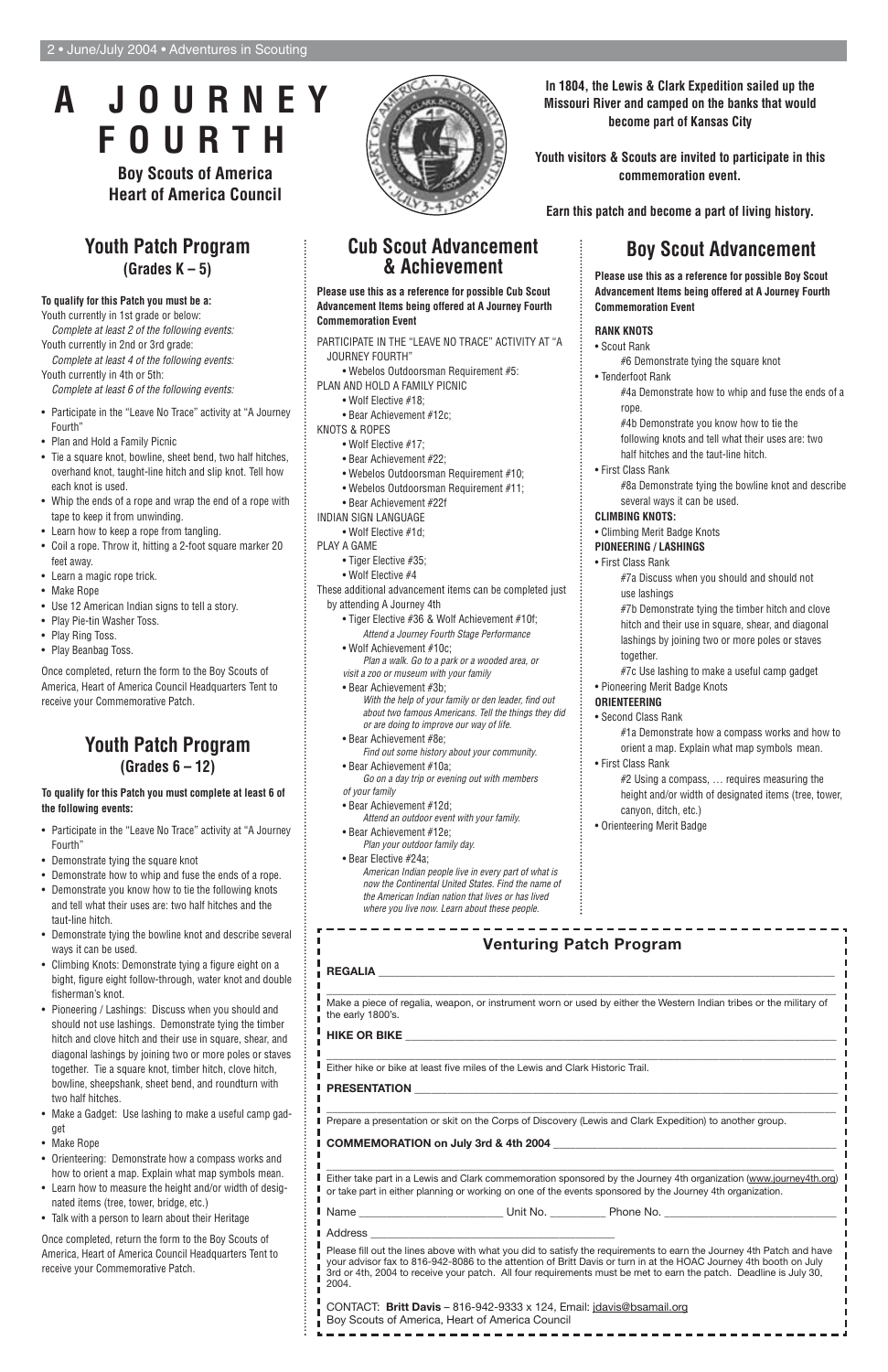| <b>DISTRICT</b>     |      | UNIT NAME                      | <b>DISTRICT</b>            |            | UNIT NAME            |
|---------------------|------|--------------------------------|----------------------------|------------|----------------------|
| North Star          | 1247 | Jeremy Joseph Montague         | Red-Tailed Hawk 122        |            | Joel Andr            |
| North Star          | 1247 | Kyle Austin Hendricks          | Red-Tailed Hawk 240        |            | John Mic             |
| North Star          | 1270 | Todd Henry Dean Meier          | Red-Tailed Hawk 315        |            | Cory Sco             |
| North Star          | 1408 | Kevin Patrick Daniels          | Red-Tailed Hawk 222        |            | Matthew              |
| North Star          | 1388 | Cameron Harris Crabtree        | Red-Tailed Hawk 222        |            | John Wri             |
| North Star          | 1408 | Jacob Kelly Holder             | Thunderbird                | 1366       | James Ear            |
| North Star          | 1288 | Shawn Michael Groves           | Thunderbird                | 1550       | Michael (            |
| North Star          | 1408 | Andrew Arthur Bibb             | Thunderbird                | 1003       | Samuel Jo            |
| North Star          | 1408 | Michael Vester Cates           | Thunderbird                | 1033       | Tyler Ale:           |
| Northern Tier       | 98   | Joseph Craig Williams          | Thunderbird                | 1256       | Cody Eus             |
| Northern Tier       | 750  | James Michael Anderson         | Thunderbird                | 1283       | Justin Jos           |
| Northern Tier       | 194  | Ryan Fitzpatrick Downey        | Thunderbird                | 1264       | Joshua Le            |
| Northern Tier       | 93   | <b>Bradley Joeseph Stevens</b> | Thunderbird                | 1077       | Brett Dua            |
| Northern Tier       | 91   | Thomas Joseph McGowan          | Thunderbird                | 1032       | Jamison l            |
| Northern Tier       | 91   | Andrew Robert McGowan          | Trailhead                  | 284        | David M              |
| Pelathe             | 58   | Tyler Paul Gill                | Trailhead                  | 786        | Kameron              |
| Pelathe             | 65   | Mark Adam Westgate             | Trailhead                  | 92         | Nicholas             |
| Pioneer Trails      | 1118 | Andrew Joseph Pedersen         | Trailhead                  | 786        | Matthew              |
| Pioneer Trails      | 1118 | Christopher Clarion Fales      | Trailhead                  | 786        | Michael I            |
| Red-Tailed Hawk 315 |      | Daniel Bryant Holmes           | Twin Rivers                | 103        | Matthew              |
| Red-Tailed Hawk 201 |      | Andrew Jonathan Slater         | Trails West<br>Trails West | 181<br>108 | Stephen <sup>7</sup> |
| Red-Tailed Hawk 785 |      | Joseph Ashton King             |                            |            | Jared Lee            |

#### Red-Tailed Hawk 122 Joel Andrew Cochran Red-Tailed Hawk 315 Red-Tailed Hawk 222 Matthew Johnnie Bennett Red-Tailed Hawk 222<br>Thunderbird 1366 Thunderbird 1366 James Earl Coop Thunderbird 1550 Michael Christopher Beardslee Thunderbird 1003 Samuel Joseph Endicott Thunderbird 1256 Cody Eugene Sturgeon Thunderbird 1283 Justin Joseph Bowen Thunderbird 1264 Joshua Lewis Hignight Thunderbird 1077 Brett Duane Dunlap<br>Thunderbird 1032 Iamison Micahel Coc Thunderbird 1032 Jamison Micahel Cochran Trailhead 284 David McGregor Curtin<br>Trailhead 786 Kameron Scott Kavanaug Trailhead 786 Kameron Scott Kavanaugh<br>Trailhead 92 Nicholas Erik Bjornson Trailhead 92 Nicholas Erik Bjornson Trailhead 786 Matthew Kirk DeCelle<br>Trailhead 786 Michael Dean Hawkins Trailhead 786 Michael Dean Hawkins Twin Rivers 103 Matthew Steven Kester Trails West 181 Stephen Taylor Kraus<br>Trails West 108 Jared Lee Carter

John Michael Pittman Jr.<br>Corv Scot Ellis Tyler Alexander Becvar 108 Jared Lee Carter

Blue Elk 1282 Matthew Aaron Topi Blue Elk 1310 Carlton David Probst<br>Blue Elk 1865 James Aaron Burgess Blue Elk 1865 James Aaron Burgess<br>Blue Elk 1334 Dwight Douglas Fow Dwight Douglas Fowler Jr. Big Muddy 1324 Aaron Michael Hall Kaw 45 Zachary Andrew Burke Kaw 3 Clinton Daniel Lee Claude Lopez Kaw 3 Andrew Jared McKee Lone Bear 1437 Eric Eugene Osner<br>North Star 3741 Jesse Levi Silvey North Star 3741 Jesse Levi Silvey North Star 1374 William Benjamen Ellsworth<br>North Star 1247 Andrew William Krenkel Andrew William Krenkel North Star 1427 David Wayne Skinner North Star 1408 Brody Keith DeWeese North Star 1155 Brian Wayne Hale North Star 1155 Adam Joseph Cash North Star 1395 Andrew Robert Buck Eric Michael Cheney **DISTRICT UNIT NAME Eagles**

#### **June**

- **5** HRB Staff Week
- **5** TN Staff Week
- **9** Pow Wow Staff, 7:00 p.m.
- **12** MOS 75th Anniversary
- **13** TN BS Camp 1
- **14** Flag Day
- **14** HRB Session 1
- **16** CL Membership Committee Mtg, 7:00 p.m.
- **16** School Night Training, 7:00 p.m.
- **16** OA Tap Out Ceremony, 19:00
- **17** OA Induct Ceremony, 19:00
- **17** MOS Call Night, 8:00 p.m.
- **19** MOS Call/Orientation, 7:00 a.m.
- **19** MOS Warrior, 8:00 p.m.
- **20** Father's Day
- **20** TN BS Camp 2, 12:00 p.m.
- **21** MOS Brave, 8:00 p.m.
- **22** Rotary Camp Staff Meeting, 6:30 p.m.
- **23** Rotary Camp Payment Due, 8:30 a.m.
- **23** OA TapOut Ceremony, 7:00 p.m.
- **24** HRB Session 2
- **24** OA Induction Ceremony, 7:00 p.m.
- **27** MOS Tribal Council, 9:00 a.m.
- **27** TN BS Camp 3
- **27** MOS Call Night, 8:00 p.m.
- **29** MOS Warrior, 8:00 p.m.
- **30** MOS Call/Orientation, 7:00 a.m.
- **30** OA TapOut Ceremony, 7:00 p.m.

## **July**

- **1** OA Induction Ceremony, 7:00 p.m.
- **1** MOS Brave, 8:00 p.m.
- **4** HRB Session
- **7** MOS Call Night, 8:00 p.m.
- **8** TN Webelos Camp 2, 12:00 p.m.
- **9** MOS Call/Orientation, 7:00 a.m.
- **9** MOS Warrior, 8:00 p.m.
- **11** TN Webelos Camp 3
- **11** MOS Brave, 8:00 p.m.
- **14** HRB Session 4
- **14** Pow Wow Staff, 7:00 p.m.
- **15** TN Webelos Camp 4, 12:00 p.m.
- **17** MOS Call Night, 8:00 p.m.
- **18** TN Webelos Camp 5, 12:00 p.m.
- **19** MOS Warrior, 8:00 p.m.
- **21** Venture Camp Payment Due, 8:30 a.m.
- **21** MOS Brave, 8:00 p.m.
- **22** TN Webelos Camp 6, 12:00 p.m.
- **24** HRB Session 5
- **25** TN Webelos Camp 7, 12:00 p.m.
- **27** Kansas Fishing Clinic, 9:00 a.m.
- **27** MOS Call Night, 8:00 p.m.
- **29** TN Webelos Camp 8, 12:00 p.m.
- **29** MOS Warrior, 8:00 p.m.
- **31** MOS Brave, 8:00 p.m.

# **August**

- **1** TN Webelos Camp 9, 12:00 p.m.
- **2** Rotary Camp, 8:00 a.m.
- **3** HRB Session 6
- **4** CS Day Camp Staff Meeting, 7:00 p.m.
- **5** TN Webelos Camp 10, 12:00 p.m.
- **5** MOS Call Night, 8:00 p.m.
- **8** TN Webelos Camp 11, 12:00 p.m.
- **8** MOS Warrior, 8:00 p.m.
- **9** MOS Call/Orientation, 7:00 a.m.
- **10** MOS Brave, 8:00 p.m.
- **11** Pow Wow Staff, 7:00 p.m.
- **12** TN Webelos Camp 12, 12:00 p.m.
- **13** Venture Camp, 6:00 p.m.
- **18** Cncl Trng Mtg, 7:00 p.m.
- **19** OA LEC Meeting, 7:00 p.m.
- **24** Commissioner Meeting-Cncl, 7:30 p.m.
- **25** COPE Staff Meeting, 7:00 p.m.
- **25** Advance Committee Meeting, 7:00 p.m.
- **27** Naish Closed
- **28** Powder Horn Training Deposit, 3:00 p.m.
- **28** Powder Horn Training Final Payment, 1:00 p.m.

# **Council Calendar**

#### **In Memory of:**

#### **W. Rod Dixon**

Vickie Ross Lloyd and Maxine Briggs John and Marilyn Meek Mr. And Mrs. Kenneth Taylor Mr. And Mrs. Ralph Yingst Jon and Cheryl Yingst George and Susan Rebace Mr. And Mrs. Henry Walker James and Marsha Bennett Darrell and Camille Lynn John and Hazel Allen Bryan and Mary Whitehead Mary and Janet Douglass Nelah Harris Warren and Joanne Kennedy Charles and Karen Thurston, Jr. Westwood Women's Club Bonita Jensen Mr. And Mrs. Dan Wheatcroft Harvey and Beverly Bodker John and Carolyn Gordon Irene Dixon John and Lonnice Seubert George and Lillian Gee

#### **Arland Beltz**

Lloyd and Maxine Briggs Thomas Sheely LeRoy Felzien Ray and Sandra Seidelman, Jr. Morris and Della Carlson Robert and Mary Stanton Pam Osborn Larry Griggs

**James R. Byers** Dean and Debbie Byers **Henry Bessmer** Ralph Bessmer Mark Bessmer Patricia Shimel

#### **Brandon McPherson**

Jean Bodine Diane Glynn Pat Johnson Roberta Kellogg Janette Pucci

#### **Jerry TenHopen**

Jr. League of Wyandotte & Johnson Counties in Kansas, Inc. Michael and Karen Murphy Janet Gray Mike and Chris Kirkpatrick Joseph and Lisa Bentley Cecelia Cohn Paul and Roberta Thompson Colleen Eikmeier Steven and Marcia McCown Kent and Kathlyn McCosh Kenneth and Kathy Cattaneo Alan and Marilyn Townsend James and Janet Zerbe Joel and Helen Miller Kevin and Julie Black Dean DeKryger Jean and Case DeKryger

#### **In Honor of:**

**Andrew Hattaway** Marcit Staff

**Jim Spencer** Boy Scout Troop 395

# **Call David Chinnery for:** • Home Loans • Commercial Loans • Consumer Loans 816-554-7000 The Bank That Makes Loans **First Community Bank** member<br>FDIC 301 S.E. Main • Lee's Summit

www.first-community-bank.com

# **Tribute Funds**

During the activity filled school months, Inkjet Recycling has been a great opportunity for Scouts to participate in a beneficial Recycling Program that helps the environment and funds many Scouting Programs. To keep the momentum going during the summer months, Scouting for Cartridges is offering a summer bonus, Summer Time Rewards!

When we recycle, everyone wins. All Units collecting and turning in over 150 acceptable cartridges, between June 1 and August 31, 2004 will win an Ice Cream Party for their whole Unit! But that's not all! The Unit collecting and returning the

greatest number of acceptable cartridges during the summer months will receive the Grand Prize of a Pizza and Pop Party for their whole Unit!

Please contact Tim at 913-307-2147 or visit www.scoutingforcartridges.com for details or to



join Scouting for Cartridges

# **Announcing a New Summer Time Recycling Extravaganza!**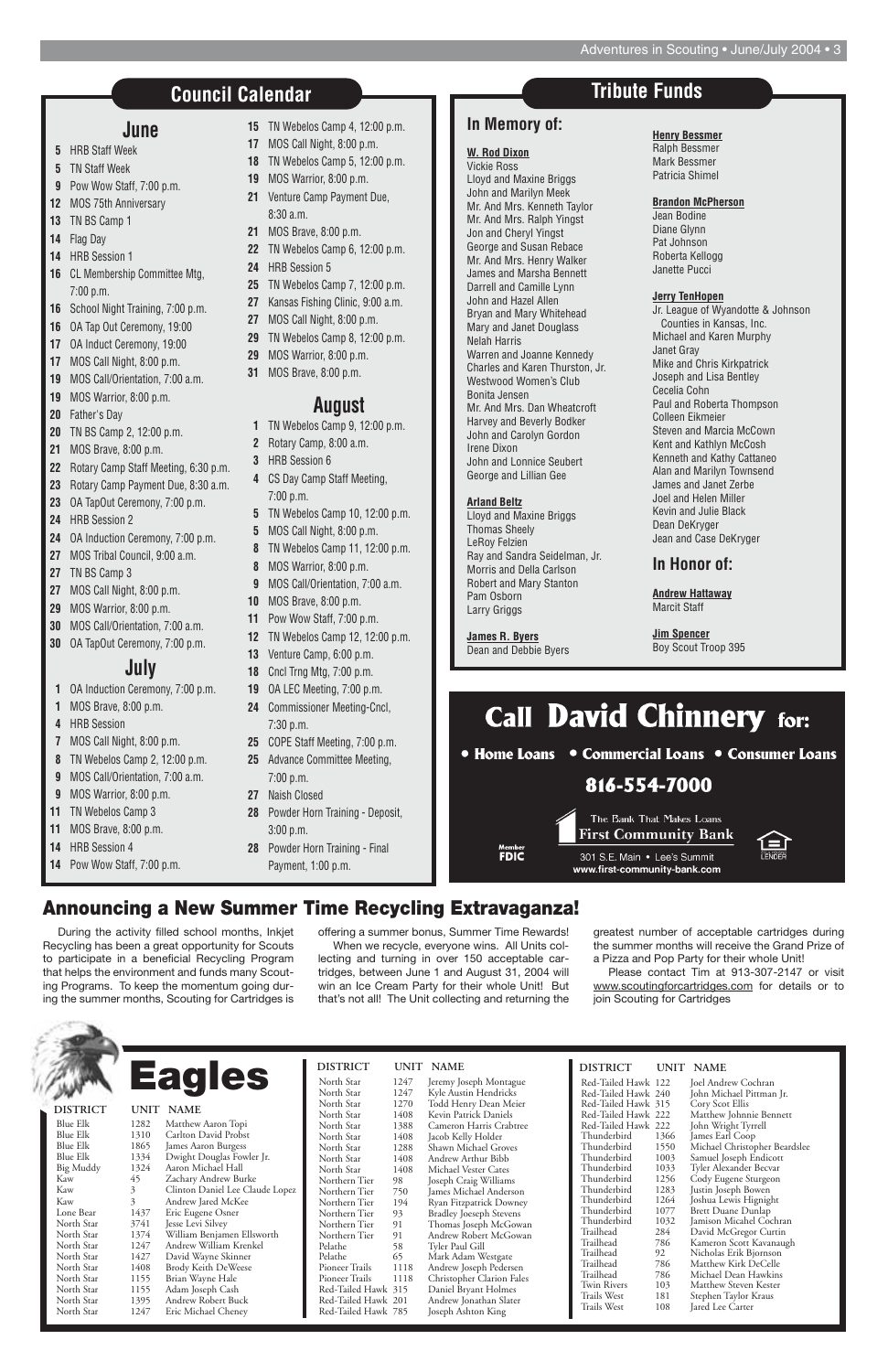# **Evaluating the Health of Your Units**

The district commissioners and I together agreed that the top priority of the ten goals on our list for 2004 is to strive toward NO LOST

UNITS. Clearly we want to accomplish all ten goals, but we put this goal at the head of the others because this one goal pretty much encompasses all that we do as commissioners and takes pretty much all of the skills for which we train. In each of the past two years the council has lost 85 units. As of the



Our primary mission as commissioners – to help units succeed – is obviously not being accomplished if a unit is lost. Our job of making sure that recharters get turned in on time is obviously not being accomplished if a unit is lost. Our job of visiting units at least monthly and developing a good working relationship with the unit leader and the COR and IH is likely not being accomplished if a unit is lost. Our job of evaluating the health of units, reporting back to our ADCs the results of those evaluations, and making available the resources to strengthen a units program or administration is also not being accomplished if a unit is lost. Amidst the many, many good things we are doing correctly, some units are slipping through the cracks. We must fix this!

We just completed the time of year when most of the rechartering activity occurs. Other than the mandatory follow-up to ensure that late or lapsed units complete their rechartering, this aspect of unit service is largely complete. As the summer months are upon us, many units change their schedules. Most participate in our summer camp programs, many take advantage of high adventure opportunities, and a few have to stop or change their weekly meeting time or location due to a sponsoring institution, like a school, being closed for the summer. Sometimes that makes it more difficult for our commissioner team to visit or to maintain that good working relationship with the unit leaders, CORs, and IHs. We often have to



make special efforts in the summer to visit and maintain contact. It is worth making that special effort!

> Evaluations don't have to stop, however. Working with the great summer camp commissioner team, unit commissioners can receive an evaluation from a camping event that provides a unique and insightful view into the effectiveness of a unit. Touching base with that campsite commissioner before the unit goes to camp provides that campsite commissioner the infor-

mation he or she needs to help that unit succeed at camp. A careful and thoughtful evaluation by the campsite commissioner sent back to the district after camp helps the unit commissioner understand and serve the unit better throughout the rest of the year. In other words, these summer camp commissioner evaluations, and the communication that goes on between unit commissioner and campsite commissioner are critical to both groups in fulfilling our mission.

This summer we must do a better job of evaluating units and understanding what assistance they might need if we are going to help our units be more successful. Visiting our units during the summer months is critical and the camp commissioner team can be quite helpful if our units go to camp. Many of us serve units that will not go to camp this summer. That, alone, may be an indication of questionable unit health, but until we visit and evaluate, we will not know that for sure. Evaluating units must be done fairly, consistently, and discretely, but it must be done. Often I hear that this is a distasteful part of the commissioner's job, but I don't think it should be. The vast majority of our units are running very well and deserve very positive evaluations. Writing a positive evaluation is not difficult. If you find that you have to be critical in some area, think of it as beginning a joint problem solving exercise with your ADC, unit leader, and/or COR. Approach it positively and all will benefit.

Strengthening our weaker units will lead to fewer lost units, stronger districts, and a stronger council. Have a great summer!

# **Mic-O-Say 75th Anniversary Celebration June News**

The registration packages are in the mail and the fun is about to begin! This month's article is all about reminders. The following are suggestions that will make your visit to camp and the 75th Anniversary Celebration more enjoyable:

**1.** DON'T LEAVE HOME WITHOUT your credentials and your Inner Circle Program magazine. Your Inner Circle leads you through all the activities of the Celebration. Extra copies are available at the Mic-O-Say trading post in Parry Lodge for \$10 each.

**2.** Be sure to leave plenty of time for travel. If you are taking the bus, arrive at your departure point 15 to 30 minutes early. Buses will leave on time and if you miss your bus, if space is available, we will have to reassign you to a later bus. Check the maps of the departure points on the web site so you will know how to get there and where to park. If you are driving to camp remember that there will be many others on the road and that there are at least three road/bridge construction delay areas on 71 Highway. Car-pool if you can!

**3.** If your unit or reunion group is using its own bus (minimum of 30 people), contact the Scout Service Center so that we have your bus on our list and can make a place for it in the bus parking lot. Non-registered buses will be parked in the Iconium parking lot.

**4.** Dress comfortably for walking and "Be Prepared" for the expected weather. Class A or Class B uniforms are appropriate. Bring a poncho if it looks like rain. Events will go on, rain or shine! We encourage leaving your tribal attire at home as there will be limited time and locations to change. Wear your claws!

**5.** BE SURE TO WEAR YOUR CREDENTIALS AT ALL TIMES. They are your tickets to get on the buses – including the shuttle buses from the parking to camp. They are your tickets to enter camp, your meal tickets, your authorization for your free pair of Diamond Anniversary Coups, and your entrance tickets for the ceremony Saturday night.

**6.** Please do not arrive before 7:30am Saturday. The camp roads will be closed off Friday night and the staff will not be in place to admit or assist you until 7:30am.

#### **Registration Verification**

We had such a positive response last month to listing reservations on the web site, that we have now added bus assignments, and overnight campsite assignments. Go to www.hoac-bsa.org and click on the 75th Anniversary Celebration Logo. Scroll down to the registration validation section and click on the link. You will need Adobe Acrobat reader software to open the list, but that is a free download if you don't already have that software on your computer. Check the list to be sure you are registered and to see your assignments. Please don't call the Scout Service Center for this information, but do call if there is a problem. If we can limit the calls to those who have problems to fix, then everyone will be able to get through to the limited number of helpers available.

#### **The World's Largest Gathering**

Over 4100 tribesmen are now expected to return to their reservation on June 12 to celebrate the 75th Anniversary of Mic-O-Say. What a terrific turnout!

#### **Souvenir History Videos Will Be Seen on Buses and at Memorial Lodge**

If you have not yet ordered "Strengthened By An Eagle's Claw," a video or DVD of Mic-O-Say's history, you will have a chance to view portions of it during the 75th Celebration. Those riding the buses will be having a portion of it shown during their trip to camp. Those who are driving themselves or anyone who just wants to stop and see the video can go to the Mic-O-Say Memorial Lodge anytime on Saturday to watch this terrific production. With historic sound clips, and captured film footage of the people, places and events that made Mic-O-Say what it is today, you will want to get online to order your copy. Orders will be also taken on paper forms at camp through the end of the Anniversary Celebration on June 13th. After we have the video footage of the anniversary event to make our final chapters, the videos/DVDs will be produced and mailed to everyone who ordered one. To keep the purchase price low, we expect to produce and mail this ONLY ONCE. Don't wait to decide. The \$15 price is a very good bargain, and the value of this souvenir will only increase as you realize what a treasure of memories you have captured. Those who place their order can expect to receive their video or DVD before August 1st.



#### **Camp Staff Alumni Association to Sponsor Reunions**

The new Camp Staff Alumni Association is organizing the various camp staff reunions during the Anniversary Celebration. Check your Inner Circle Program for the time and place of your reunion. The Sawmill and Piercing Arrow/Frontier reunions are scheduled to coincide with the dedication of the new staff areas. Come and see the great new cabins. It will make you want to put in an application for next year! The Camp Staff Alumni Association will have a brief presentation about why it was formed this year, and how it will help this and future year's camp staff.

#### **Religious Emblems Display to be at Lone Star Conservation Lodge**

The R.E.D. Team (Religious Emblem Display) will set up a terrific display at the Lone Star Conservation Lodge during the 75th Anniversary Celebration. Located conveniently along the trail to the Point that many will be taking that Saturday, the R.E.D. Team was formed to promote all Religious Emblem programs, encouraging Scouts to achieve that award. Scouts and Scouters who have achieved the religious award for their faith are eligible to wear the Religious Award Coup on their Mic-O-Say lanyard. Be sure to stop by to see all the various emblems and talk with the

## **Get Ready For Camp !**

Need leather for your Breechclout or leggings? Need the pattern? We have Choker Kits, Breastplate Kits, Rattle Kits, Steer Horns, Roach Kits, Glass Beads, Feathers, Bells & a plethora of patterns.

Bring in your Scout card and receive 10% off any purchase.

#### **The Leathersmith Supply Co.**

#### **9335 W. 87th, Overland Park, KS 66212 913-901-0105**

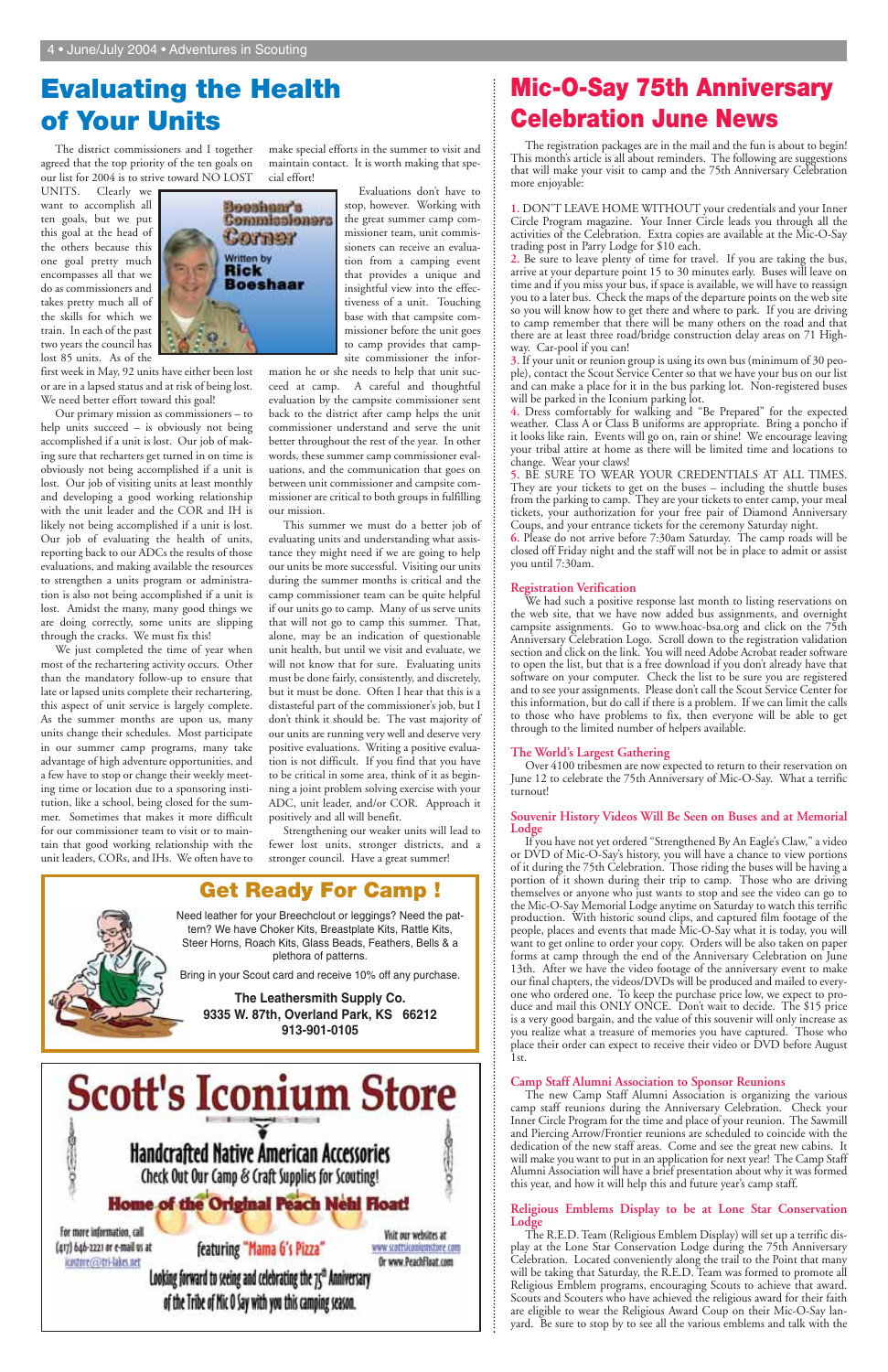#### Adventures in Scouting • June/July 2004 • 5



# **Scout out Union Station**

Union Station affords Scoutmasters many opportunities to reinforce key Scouting principles—from encouraging exploration and nurturing scientific curiosity, to developing an awareness and appreciation of one's heritage. The Station needs to be on every troop's destination list. Scout out the opportunities at the Station and inside Science City. CALL TODAY!

#### **OPPORTUNITIES TO EARN MERIT BADGES**

Visit www.unionstation.org/scouting.cfm to download complete guides explaining what badge requirements can be fulfilled at Union Station. These are just a few of the badges included on those guides.

• American Heritage • Atomic Energy • Engineering • Landscape Architecture · Mammal Study · Model Design · Railroading

#### OPPORTUNITIES FOR BIG SAVINGS

- . Book a field trip and save with just \$6 general admission per Scout with advanced reservations.
- Add a stage show or Extreme Screen movie for special combo discount.

Ask about Science City's unique Discovery Areas. These engaging programs, which span from a Prehistoric Dig for fossils to the futuristic Challenger Learning Center mission to Mars, are designed to fortify unity and creativity. Visit www.unionstation.org/discovery.cfm for more details.

#### OPPORTUNITIES TO EXPAND HORIZONS

General admission includes unique national exhibits that can only be seen one place in Kansas City-at Union Station. Now at the Station, Scouts can...

Go Dececeep! Journey to the "alien world" at the bottom of Earth's oceans through Extreme Deep: Mission to the Abyss (Jan. 30 - May 2), an interactive exhibit accompanied on the Extreme Screen by the intriguing cinematic voyage of Volcanoes of the Deep Sea (through June 17).

#### ALSO TO UNION STATION

Pulse: a STOMP Odyssey | Extreme Screen Through May 27 Corridos sin Fronteras: A New World Ballad Tradition | Exhibit Feb. 14 - May 9 Monarchs of KC | H&R Block City Stage Feb. 26 - March 13 The Lewis & Clark Show | H&R Block City Stage April 12 - May 1 BRAIN: The World Inside Your Head | Exhibit May 22 - Sept. 6 Lewis & Clark: Great Journey West | Extreme Screen May 28 - July 29 Shackleton's Antarctic Adventure | Extreme Screen June 18 - Oct. 21 The Endurance: Shackleton's Legendary Antarctic Expedition | Exhibit June 18 - Sept. 6

UNION STATION KANSAS CITY 30 W. Pershing Road | Kansas City, MO 64108 | 816-460-2020 | unionstation.org



#### Nocturnal Safari --Secret of the Ammut An overnight outdoor camping experience for groups and families!

Thousands of years ago, intrepid Egyptian explorers traveled hundreds of miles down the longest river in the world -- the Nile. Join a team of archeologists and researchersas we study the three animals the Egyptians feared the most - Hippos, Lions and Crocodiles -- and explore a newly discovered dig site in the Kibale National Forest in Africa. And the best part is, you can join in the adventure without ever leaving Kansas City!

Program includes dinner, S'mores around the campfire, and continental breakfast in the morning.

Cost: Friday Nights: FOTZ Members: \$40, Non-FOTZ: \$45 Saturday Nights: FOTZ: \$50, Non-FOTZ: \$55

For dates, times, and to Register, visit our website at www.kansascityzoo.org or call the Education Hotline at 816-513-5723.



Also, be sure to check out our various summer day camp programs!

Thank you for your interest in the Shotgun Merit Badge program being offered at Powder Creek Shooting Club in Lenexa, Kansas. To ensure that a quality experience is provided, registration is limited to the first 60 Scouts that sign up, ages 14 and up.

- Once registered, participants will receive a packet containing requirements and detailed expectations.
- Registration is \$25 per Scout, which includes one hour of safety instruction, personal instruction from NSCA Certified Instructors and registered BSA Merit Badge Counselors, ammunition, gun use, and Saturday lunch.
- Troops that would like to stay overnight on Friday may do so free of charge. Ground fires are not permitted. All instruction will be completed by 4 p.m. on Saturday.
- The event will begin at 8:30 a.m. on Saturday morning, with registration proceeding at 7:30 a.m. Each participant must check in and receive their identification card, in order to participate in the merit badge program.
- This event coincides with a celebrity shooting competition, which financially supports the Heart of America Council.

**Shotgun Merit Badge Clinic Tony Adams & Friends Sporting Clays for Scouting June 18th & 19th, 2004**



# **Second Annual Summer Blast for Venture Crew Members**

**August 13-16, 2004**



As a follow-up to last year's highly successful Venturing Bartle Blast, the Heart of America Council will offer a second, even greater Venturing Blast August 13 – 16.

The program is jam-packed with so many activities for Venturers to select that the biggest challenge might be just what to chose, if anything at all. It's a very laid-back time, with no pressures, no advancement requirements, and no "score keepers". The primary goal is for everyone to enjoy themselves and go home ready to tackle what ever it is they need to tackle. (Who said school?)

#### **Registration Information**

Reservations now being accepted.

The camp fee for Venturers is \$75.00 and for Leaders is \$50.00. There is a \$15.00 non-refundable deposit due with reservation for each Venturer and Leader. The balance is due by Wednesday, July 21, 2004 along with the names of the Venturers and Leaders that will be attending. A late fee of \$10.00 will be assessed for all reservations not paid in full by July 21, 2004. There will be a \$15.00 cancellation fee for reservations not cancelled before July 21, 2004. For the full fee schedule, view the 2004 Summer Camp Fee Schedule. Information for 2004 Bartle Blast is now available for downloading. The leader's guidebook may be accessed through the HOAC Website Camping page and has all the information you will need to get ready for the 2004 Blast.



| <b>Shot Gun Merit Badge Clinic Registration Form</b>                                                                                                                                          |  |  |
|-----------------------------------------------------------------------------------------------------------------------------------------------------------------------------------------------|--|--|
|                                                                                                                                                                                               |  |  |
|                                                                                                                                                                                               |  |  |
|                                                                                                                                                                                               |  |  |
|                                                                                                                                                                                               |  |  |
|                                                                                                                                                                                               |  |  |
|                                                                                                                                                                                               |  |  |
| Troop #: __________________ District: __________________                                                                                                                                      |  |  |
|                                                                                                                                                                                               |  |  |
|                                                                                                                                                                                               |  |  |
| For more information: Contact Lori Gooding, Finance Director & Event Coor-<br>dinator, at (816) 942-9333 ext: 154<br>Make checks payable to: HOAC, 10210 Holmes Rd.,<br>Kansas City, MO 64131 |  |  |
| This event does pose potential for dangerous situations, please act responsibly and<br>have plenty of adult supervision.                                                                      |  |  |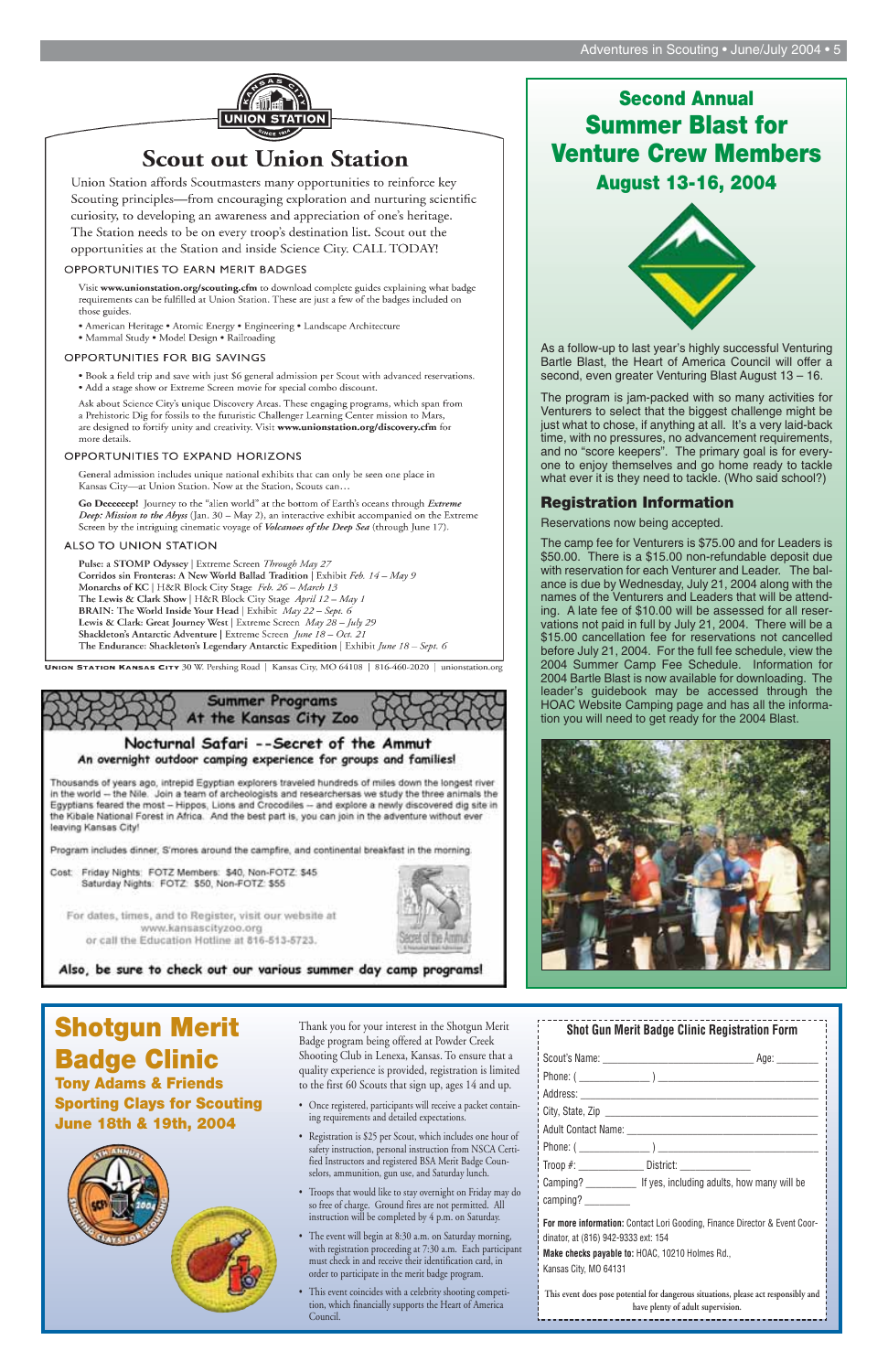Training Camping/



# **HOAC Summer Camping**

The Summer camping programs are now underway. This summer thousands of Cub Scouts, Boy Scouts and Venturers will travel to various destinations to spend days and nights in different types of camping programs. The Cub Scouts will attend Day Camp, Bear Resident Camp or Webelos Resident Camp. The Boy Scouts will attend seven or nine day camping programs at Naish and Bartle or travel to any number of High Adventure or other BSA Council Camps throughout the country. Venturers will also travel far and wide to High Adventure Bases all over or they may also choose to attend the SUMMER BLAST AT BARTLE that will be held in August.

New and exciting things are happening at each of the camps this year. Bartle will be the site of 75<sup>th</sup> anniversary celebration activities of both Mic-O-Say and camping at the Bartle Scout Reservation while also welcoming campers with many new buildings, roads, and program updates just to name a few. The 75<sup>th</sup> Year HRB Heritage Award is just one of the programs developed this year in recognition of Bartle's 75<sup>th</sup> year of camping. Find out more about the *Troop* Directed Activities on the council's website. Naish campers will welcome a new trading post, council ring and camp office. All these new and improved items are thanks to the Keeping Our Promise Capital Campaign donations.

Leaders of all these Scouts have worked hard to get the Scouts ready for their summer adventures. Be sure to e-mail a few pictures of your adventures to the Program and Camping Service Office (canbrown@bsamail.org) at the Council Service Center so that we can share in your fabulous summer.

Pictured above are Scouts taking part in Archery at the Theodore Naish Scout Reservation during 2003 Summer Camp.



Soon the 2004 Council Contingent will be leaving for their exciting adventure at the Philmont Scout Ranch. The Camping and Program Service Department is now accepting applicants for the stand-by list of alternates for 2005. These alternates will go through all the training with the contingent and will be prepared to substitute for any of the 48 members anytime up to departure date should someone have to withdraw from a crew.

Applications for the Philmont Council Contingent are available in the Resource Center and on the council website (www.hoac-bsa.org) or by calling the Program and Camping Service Department at the Council Service Center.

# **Brownsea 22 Training**

There are no slots left for this year's Brownsea 22. This intensive, seven-day outdoor training experience is for young men in support of the Scoutmaster's responsibility for the training of troop junior leaders. Brownsea starts on June 14, 2004 and ends on June 19, 2004 and will be held at the Theodore Naish Scout Reservation. It's purpose is to give participants the confidence and knowledge to run the troop program; to give participants a basic knowledge of the eleven skills of leadership and help them relate these skills to their troop responsibilities; to create an atmosphere where Scouts will experience Scouting at it's best; to enhance the relationship between the participant and his Scoutmaster and of course, to have fun!! For registration information visit the Heart of America Council website at www.hoac-bsa.org, the Council's Resource Center or contact the Program and Camping Service Department (jdavis@bsamail.org).



held on two weekends (September 10<sup>th</sup> through September

# **Wood Badge Training**

#### Wood Badge training is an experience like no other!

Participants take part in several days of classroom training followed by several days of training and fun in the outdoors with their patrol. Participants learn about and practice developing a team, then leading that team to it's maximum potential.

This training experience is open to all registered Cub Scout, Boy Scout and Venturing adult Scouters. The course will be  $12^{th}$  and October  $1^{st}$  through October 3<sup>rd</sup> at the Rotary Youth Camp). Registration forms and additional information are available at your district roundtable and the Council Service Center.

The course is full, however we are still accepting applications for the waiting list. This year's participants should attend the pre-course meeting that is scheduled for Thursday, August 12, 2004 at 7:00 PM at the Council Service Center at 7:00 PM. For more information contact jdavis@bsamail.org.

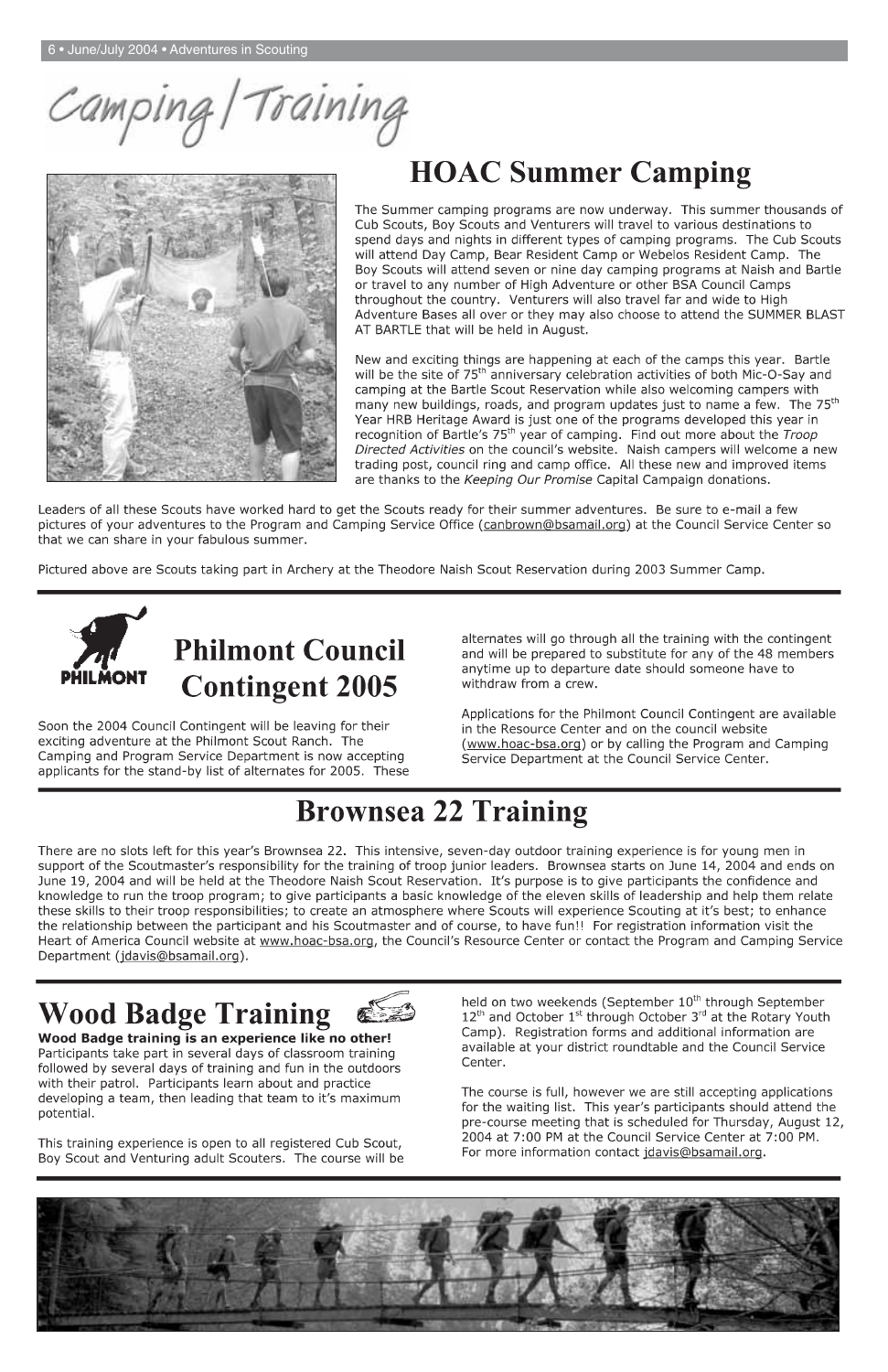Camping/Training

# **Rotary Scout Camp**

Rotary Scout Camp is the HOAC long term resident camp for Scouts with special needs. The year the theme is RENAISSANCE. In addition to the merit badges, handicraft and other activities at Rotary Camp, plans are being made to present a spectacular renaissance program for the Scouts.

This camp is held at the Rotary Youth Camp facility which is located in Lee's Summit, Missouri. Rotary Scout Camp starts on August 2, 2004 and continues through August 6, 2004.

Applications for participation are available at the Council Service Center, district roundtables and on the council website. If you have questions regarding Rotary Camp contact Dusty Boatright, dboatrig@bsamail.org or Britt Davis jdavis@bsamail.org.

# **Bear Resident Camp**

Bear Camp is underway. This camping season more than 2,100 Bear Cubs and their leaders representing approximately 150 Packs will be sharing the adventure and excitement of living outdoors for a weekend camping experience with their Bear Dens. All Bear Cubs will make their own rope, build a stool and many other craft activities. They will also hunt for treasure in the Lost Dutchman's Mine, go swimming, hiking, cook their own breakfast, learn about the world of nature, tell stories, sing songs around the campfire and many other activities including archery and BB guns. These activities will challenge the imagination of all attending.



Bear Scouts cooking breakfast at 2003 Bear Resident Camp.

# **Webelos Resident Camp**

In just a few weeks, Webelos and their leaders will embark upon an adventure designed just for them. The staff is excited about helping the Webelos and leaders in the various activities. The theme this year is "Knights At Naish". New and exciting things are going on at Camp Naish this year. Don't miss out on the fun.

# **Cub Scout Day Camp**

"Cubs On Expedition" is proving to be a hit among the Scouts attending Day Camp this year.

Districts have developed programs and activities that will keep the Scouts busy as they journey through their very special expedition.

#### **Bartle & Naish Calendars**

#### **Bartle Scout Reservation**

June 12, 2004 - 75 MOS Anniversary

Sunday, June 20, 2004 - Session 1 Visitor Day Sunday, June 27, 2004 - Session 2 Visitor Day Sunday, July 11, 2004 - Session 3 Visitor Day Saturday, July 17, 2004 - Session 4 Visitor Day Sunday, August 1, 2004 - Session 5 Visitor Day Sunday, August 8, 2004 - Session 6 Visitor Day

#### **SUMMER BLAST FOR VENTURERS** Friday, August 13, 2004 through Monday, August 16, 2004

#### **Naish Scout Reservation**

Wednesday, June 16, 2004 - OA Call Out Thursday, June 17, 2004 - OA Ceremonies Wednesday, June 23, 2004 - OA Call Out Thursday, June 24, 2004 - OA Ceremonies Wednesday, June 30, 2004 - OA Call Out Thursday, July 1, 2004 - OA Ceremonies

> **WEBELOS RESIDENT CAMP** Monday, July 5, 2004 Through Saturday, August 14, 2004

**OA FALL FELLOWSHIP** Friday, September 10, 2004 through Sunday, September 12, 2004

# **2005 National Scout Jamboree**

Fort A.P. Hill, which is located in Caroline County, Virginia, is a 76,000acre U.S. Army facility that has served as the permanent site for the national Scout jamboree since 1981. The Boy Scouts of America uses approximately 3,000 acres of land to support a city of more than 40,000 Scouts and leaders.

The program reflects the skills of Scouting, our national heritage, physical fitness, environmental conservation, and the true spirit of Scouting. Daily activities include archery, bike-a-thon, buckskin games, confidence course, conservation programs, scuba, kayak fun, racing shell run, and raft encounters. Regional action centers with rappelling towers are truly popular, as are trap shooting, an American Indian village, and the opening and closing arena shows, not to mention daily stage shows and many other activities. It's Scouting and American history at their very best!

Amid the thousands of colorful tents that will house the participants and provide program and support services, there is an infrastructure that provides a safe and secure environment at Fort A. P. Hill. Everything from bus and telephone systems to a hospital and first-aid stations, police and fire departments, post offices, food warehouses, a daily newspaper, and retail stores (trading posts) provide all the support and program services needed for an outstanding event.

Applications to attend are available at the Council Service Center or download the forms at the National website (http://www.scouting.org/jamboree).

Questions regarding the 2005 HOAC Council Contingent can be directed to your District Executive or the Program and Camping Service Department at the Council Service Center.

# **Order of the Arrow**

The summer camp inductions and ceremonies will be held on Wednesday and Thursday during each week of Boy Scout Camp at Naish. The call out ceremony starts at 7:00 PM on Wednesday. Visitors are invited to come witness and take part in the special Wednesday ceremonies. Look for information on the Council website for the upcoming Fall Fellowship in September.



# **Tribe of Mic-O-Say**

This year Mic-O-Say celebrates its 75<sup>th</sup> Anniversary. The 75<sup>th</sup> Anniversary staff has worked long hours to make this a special celebration on June 12th.

Visit the HOAC website for highlights from the celebration.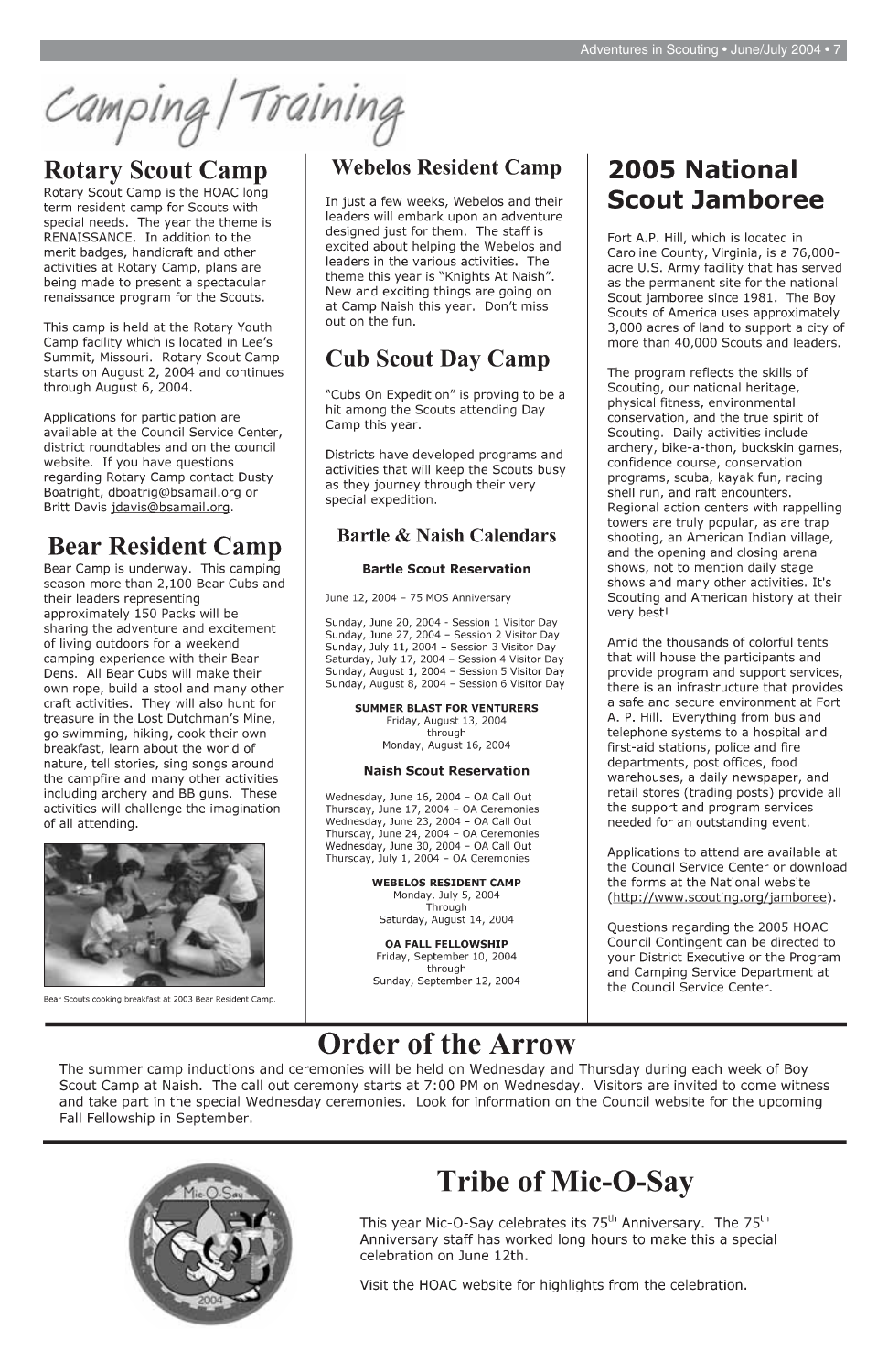

-aw

#### **KAW DISTRICT COMMITTEE**

| District Chairman:             |  |
|--------------------------------|--|
| <b>District Commissioner</b>   |  |
| <b>District Training Chair</b> |  |

| <b>District Chairman:</b>      | Doug Spangler  913-441-3707 |  |
|--------------------------------|-----------------------------|--|
| <b>District Commissioner</b>   | Susan Rodgers  913-727-1470 |  |
| <b>District Training Chair</b> | Greg Carpenter 816-760-7975 |  |

| Rick Lockwood  913-785-3555             |
|-----------------------------------------|
| Nancy Henre  913-369-3736               |
| Dan Hammond 913-651-4885                |
| Bob Sixta 913-895-5730                  |
| Sharlet Untereiner  913-651-3436        |
| Charles Vonderheid 816-942-9333 ext 149 |
| cyonderh@bsamail.org                    |
| Marvin Clay 816-942-9333 ext 165        |
| mclay@bsamail.org                       |
| Dusty Boatright  816-942-9333 ext 167   |
| dboatrig@bsamail.org                    |
|                                         |

#### **June**

- **3** Kaw District Program Planning Fair, 6:30 p.m. Edwardsville Community Building, 696 S 3rd St, Edwardsville, KS
- **13** District Committee/Commissioner Meeting 7:00 p.m. BPU Human Resources, 300 N. 65th St., Kansas City, KS
- **21-25**Cub Scout Day Camp Theodore Naish Scout Reservation, 1100 Martinek Lane, Bonner Springs, and MO

#### **July**

Have a great Summer

#### **August**

- **5** Roundtable/OA Chapter Meeting 7:00 p.m. Clark Middle School, 302 N. Bluegrass, Bonner Springs, KS
- **10** School Night Training, 7:00 p.m., St. Martin Lutheran Church, Hwy. 7 & Hollingsworth Rd., Lansing
- **12** District Committee/Commissioner Meeting 7:00 p.m. BPU Human Resources, 300 N. 65th St., Kansas City, KS

#### **Calendar of Events**

has been involved in Council wide activities and training, and will help other units who are having problems. On the district level Bob is the activity chairman. Bob has put a lot of smiles on the kid's faces. They respect Bob because they know he will do what ever he can to help them. Boy Scouts of America is proud to recognize Bob as their Wyandotte County United Way Volunteer.

#### **Boy Scout Troops Should Consider Organizing a Venturing Crew**



#### VENTURING-BSA

Venturing is Scouting's new program of the Boy Scouts of America for young men and women who are 14 (and have completed the eighth grade) through 20 years of age.

Venturing's purpose is to provide positive experiences to help young people mature and to prepare them to become responsible and caring adults. Venturing crews can specialize in a variety of avocation or interests. Venturing programs are developed around six experience areas of emphasis. These experience areas include: Citizenship. Leadership, Fitness, Social, Outdoor and Service.

Venturing crews can open up opportunities for youth and chartering organizations. For your no-obligation consultation please contact *Charles Vonderheid* 816-942-9333, *Marvin Clay* or *Dusty Boatright*.

#### **Good Turn for America**



Thank you to all the young men, parents and leaders who participated in this year's community service day. Now that the hard work is done your job as a unit leader isn't over. The National Council has set up a web site to record your service information please pick up your Good turn for America Password at Roundtable and also get your patches and ribbons for the good turn Saturday April 24th. http://www.goodturnforamerica.org/hom e/index.html.



**Personals**

An upwardly mobile Scout District seeks Fun loving, adventures persons for Fellowship, Personal Fulfillment and all around good time. If this sounds like you then you should be a Commissioner.

What's a Commissioner ??? I'm glad you asked. The unit commissioner is a person who serves the unit whose specific mission is to keep the unit operating at

**Boy Scout Training Chair Youth Protection Training Membership Chair Activities Chair Advancement Chair** . **District Director** 

**Sr. District Executive** 

**Sr. District Executive** 

maximum efficiency so that they can deliver a quality program to a growing

membership.

How does the commissioner help the units to achieve their goals? There are many ways the unit commissioner serves units. He/she will assist in reaching goals to recruit youth and adult leadership at round-up meeting. He/she will assist in the annual rechartering process, unit budget goals, and help the unit to achieve a Quality Unit status. He/she can help obtain training for leaders so they are well prepared to provide a quality program for the membership. He/she is there to make the job of a unit leader easier, more productive, and to uphold the mission of the Heart of America Council, Boy Scouts of America: "It is our mission to be the best youth serving organization in our communities by having quality programs, leaders, and units." Please contact *Susan Rodgers* the Kaw District Commissioner 913-682-1000 today to see how you can

Published January, February, March, April, May, June/July, August, September, October, November/December by the Heart<br>of America Council, Boy Scouts of America. Mailed without charge to all Cubmasters, assistant Cubmasters leader coaches, Tiger Cub den leaders, Webelos leaders, Scoutmasters, assistant Scoutmasters, Team Coaches, Explorer Advisors, assistant Explorer Advisors, Venturing crew leaders, unit chairmen, chartered organization representatives, district committee, all commissioners, all board members, and can be found on our website, www.hoac-bsa.org

join this great group.

# 2003 QUALITY

#### **School Night Planning**

August Roundtable will feature School Night and program planning for Cub Scout Leaders. School Night is the single most important event of the year for Scouting. It is the lifeblood of the organization.

Planning for a successful School Night in August needs to start in Now. Anything this important needs to be well organized. Every pack needs to be represented at the August School Night Planning

#### **Family Friends of Scouting**

Summer is finally just around the corner and thoughts of Summer Camp fill the air, and the Family Friends of Scouting is rapping up and looking at another great fundraising year.

There are still Packs and Troop who have not seen the outstanding presentation. Family FOS affects all our units, form program to insurance. Please contact *Ed Mease* (913) 682-0387 or *Dusty Boatright* 816-942-9333 to schedule your FOS presentation.

**Thanks to the Scout Families who have donated \$22,000 in our Family Friends of Scouting Campaign to fund program.**

#### **Fall Round-Ups**

It's hard to believe that the start of School is just 90 days away. Now is the time to plan for you Packs Round-up. Please select a date between August 15th and September 15th. Our experience has show that boys will join a lot of activities the first 4 weeks of school and if you are not one of the choices most likely that boy will not join latter in the year.

Please contact Dusty Boatright or Marvin Clay to set up your Boy talks and Round-up night.

#### **Cub Scout Day Camp, June 21-25, 2004**



Each Pack should have a Day Camp Coordinator that will be in charge of getting the Pack signed up for Day Camp. Now have that coordinator invite Gray Endres or one of his experienced staff to come and talk to you Pack about Day Camp.

This year's theme is Cubs on expedition, and we have some new and exciting activities for the boys. The camp is held at Theodore Naish Scout Reservation, 1100 Martinek Lane, Bonner Springs, KS.

Mary White and her staff are in the process of producing a quality program for you and your boys and we don't want them to miss out. Contact *Gray Endres* 913-555-1212 or *Marvin Clay* 816-942- 9333 for more information. http://hoacbsa.org/CubScoutCamp.cfm

#### **Fall Program Planning Fair**

The Program Kick-off is where your unit will get vital programming information for the coming program year. Every Unit needs to have representative at this meeting. Edwardsville Community Building, 696 S 3rd St, Edwardsville, KS. We will discuss the highlights of the coming year and the great Council and District activities your unit will be able to participate in. For Cub Scout Leaders the new Program Helps will be unveiled. For Boy Scouts the Troop Program features will be highlighted. For Venturing the program turns Six years old and with it some new training for adults. 6:30 p.m. Edwardsville Community Building, 696 S 3rd St, Edwardsville, KS.

#### **The United Way of Wyandotte County**

recognizes Robert Sixta for his "cando" attitude and being ready to help wherever he is needed. Bob has achieved success in the Boy Scout program by helping with Day Camp and other Council activities. He is in the program for the right reason, if you ask him, it is for the young to grow and learn new things. Bob

#### **ADVENTURES IN SCOUTING**

**SCOUT EXECUTIVE** James J. Terry, Jr.

| <b>PRESIDENT</b>                                                                                                                   | <b>TREASURER</b>                                                                              |
|------------------------------------------------------------------------------------------------------------------------------------|-----------------------------------------------------------------------------------------------|
| John D. Hunkeler, MD                                                                                                               | Stephen M. Clifford                                                                           |
| <b>VICE PRESIDENTS</b><br>Clifford W. Illig<br>Thomas J. McCullough<br>David J. Zimmer<br>E. Frank Ellis<br><b>Charlie Tetrick</b> | <b>LEGAL COUNSEL</b><br>David A. Fenley<br><b>COUNCIL COMMISSIONER</b><br>Richard T. Boeshaar |

**EDITOR** Lori Gooding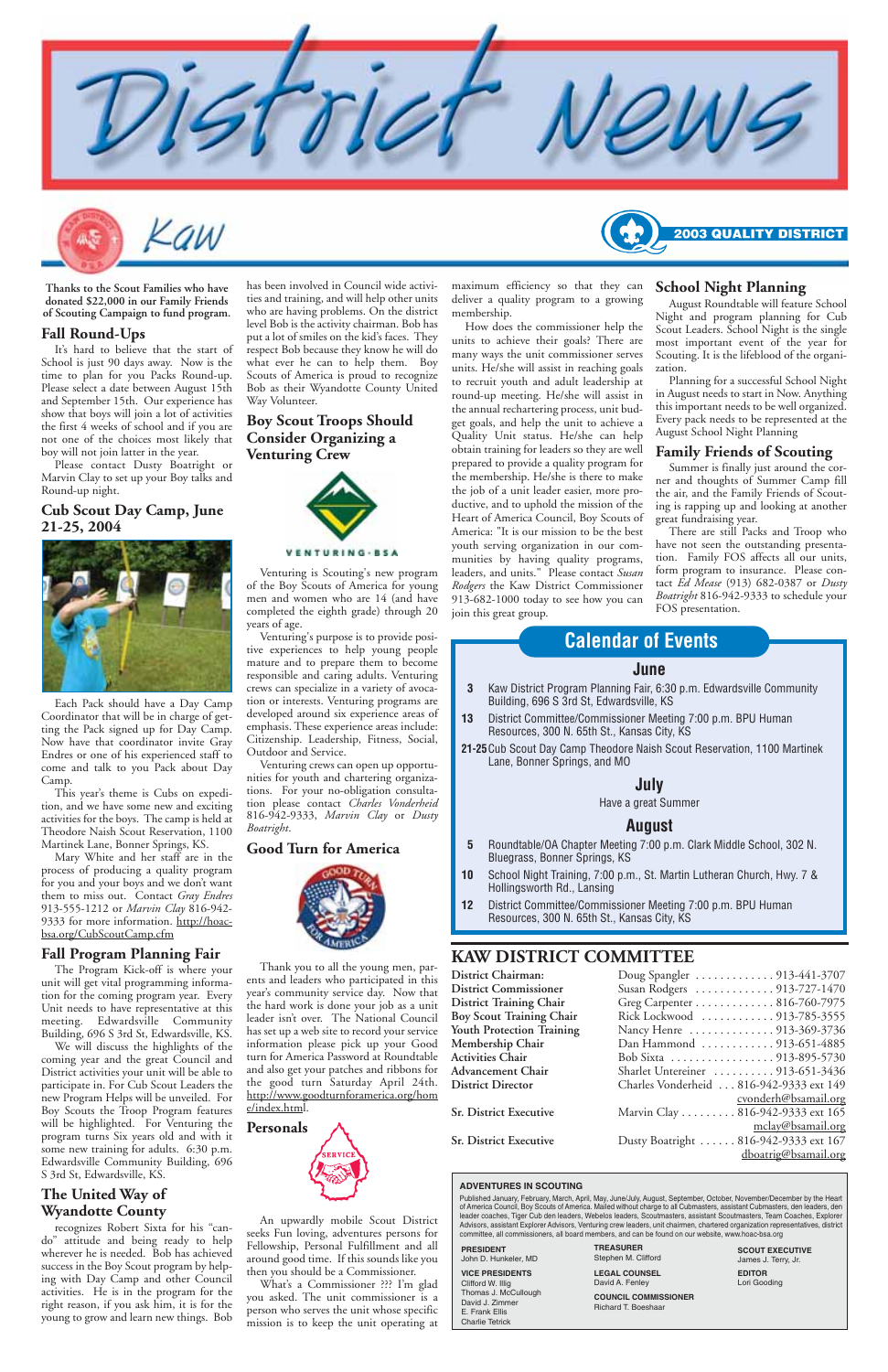KERNEL'S JOURI

#### **Dear Unit Leader,**

The Trail's End popcorn sale has been organized to provide your unit with a single fundraiser that is easy and effective. Based on input from you, the Heart of America Council has made some positive changes to enhance the 2004 Trail's End popcorn sale.

- New Timeline Show N Sell and the Take Order sale will begin at the same time.
- New Product Mix the 2.5 lb. Popping Tin is back! Kettle corn and cheese corn will be sold as individual products.
- New Prize Program a Coleman Web Gift Card and a Trail's End Games and Gadgets Web Gift Card have been added to the prize selection.
- Mystery House Program Scouts can have fun while selling popcorn. Sell to a customer within the Mystery House program and receive a prize.
- \$1,000 Incentive Program every Scout who sells \$1,000 or more will receive an additional recognition prize from the Heart of America Council.

Come out to the Trail's End popcorn sale Early-Bird Training on Tuesday, August 3rd, at 7:00 p.m., at the Heart of America Council Service Center, 10210 Holmes Road, Kansas City, Missouri to hear about all the fun and excitement the 2004 popcorn sale will offer. Sign your unit up now to participate in the 2004 popcorn sale by filling out the commitment form below.

| <b>2004 Trail's End Popcorn Sale Commitment Form</b>                                                              |
|-------------------------------------------------------------------------------------------------------------------|
|                                                                                                                   |
| Unit Leader Contact Name: Unit Leader Contact Name: Unit Leader Contact Name: Unit Leader Allen Unit Leader A     |
|                                                                                                                   |
|                                                                                                                   |
| $\Box$ We are participating in Show-N-Sell/Show-N-Deliver.                                                        |
| $\Box$ I am a Popcorn Kernel for the first time.                                                                  |
| Please return to:<br>Heart of America Council - Attention Lori Gooding<br>10210 Holmes Rd., Kansas City, MO 64131 |
|                                                                                                                   |

#### **Important Dates to Remember**

#### **All Districts Except Pelathe**

- Show N Sell Orders Due Tuesday, September 7th, 2004
- Show N Sell Distribution Friday, September 17th, 2004, 3:00 to 6:00 p.m. & Saturday, September 18th, 2004, 8:00 a.m. to 1:00 p.m.
- Popcorn Sale Starts Saturday, September 18th, 2004
- Popcorn Sale Ends Sunday, November 7th, 2004
- Final Orders Due to Council Monday, November 8th, 2004 Orders must include: a copy of your Unit Roster, Unit Order and Settlement Form, Prize Order Form, \$1,000 Prize Program Form, and Scholarship Program Form. If you order popcorn and prizes on line, please fax your Unit Roster, \$1,000 Prize Form, and Scholarship Form to the council service center. The fax number is (816) 942-8086.
- Final Popcorn Distribution Friday, November 19th, 2004, 3:00 to 6:00 p.m. and Saturday, November 20th, 2004, 8:00 a.m. to 1:00 p.m.
- Popcorn Payment Due Monday, January 3rd, 2005

DEADLINE for unsold POPCORN RETURNS – Friday, December 10th, 2004 (All Districts Except Pelathe)

DEADLINE for unsold POPCORN RETURNS – Friday, December 31st, 2004 (Pelathe)

DEADLINE for ALL PRIZE ORDERS – Friday – December 31st, 2004

#### **Pelathe**

- Show N Sell Orders Due Tuesday, September 7th, 2004
- Show N Sell Distribution Friday, September 17th, 2004, 3:00 to 6:00 p.m. and Saturday, September 18th, 2004, 8:00 a.m. to 1:00 p.m.
- Popcorn Sale Starts Monday, November 1st, 2004
- Popcorn Sale Ends Wednesday, December 1st, 2004
- Final Orders Due to Council Monday, December 6th, 2004
- Final Popcorn Distribution Saturday, December 18th, 2004
- Popcorn Payment Due Friday, January 7th, 2005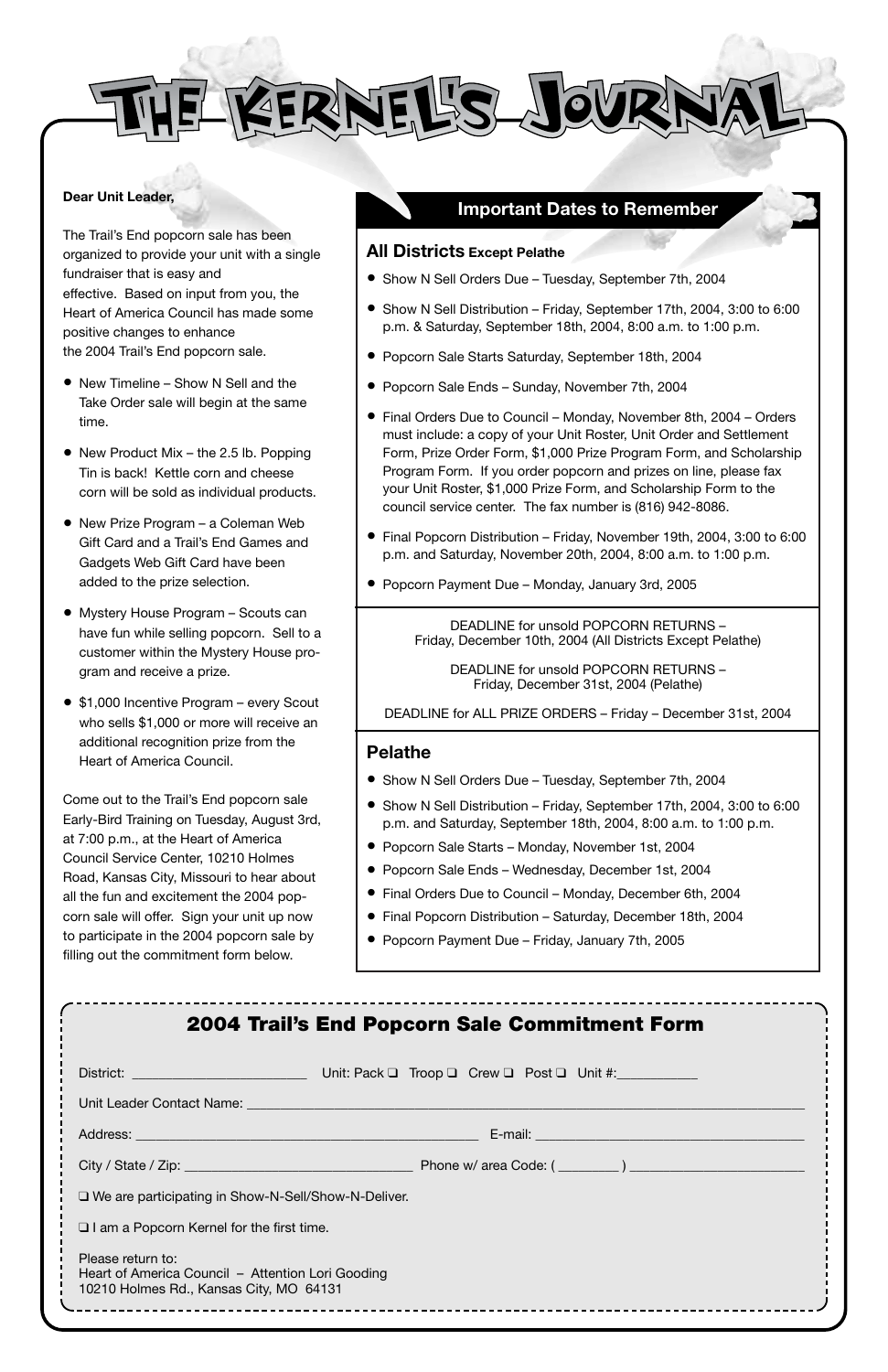# **2004 Trail's End Prize Program**

# **Pre-view of What's to Come!**

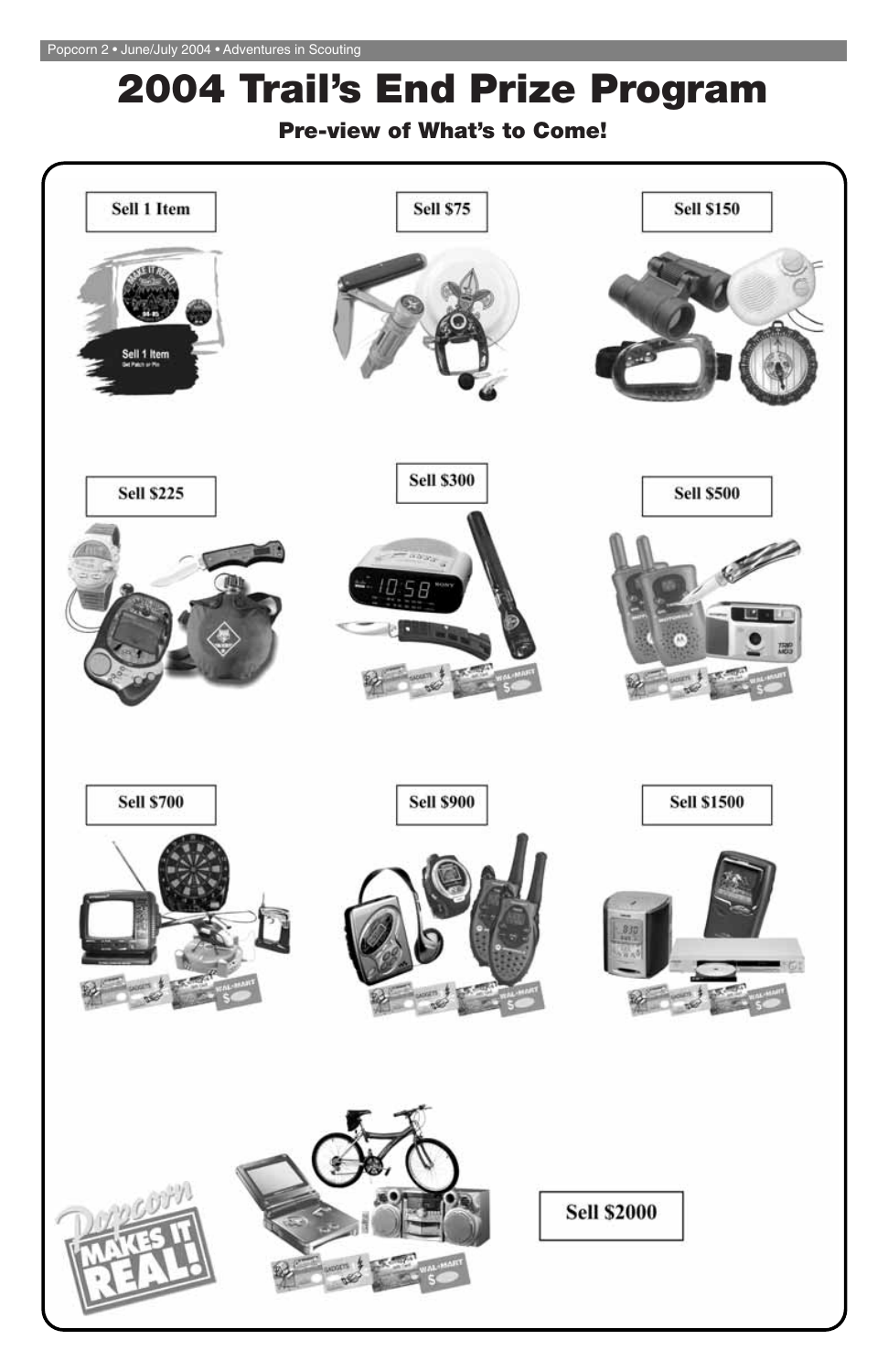# **2004 Trail's End Product Mix**

32% Trained Commission = \$16.00 30% Untrained Commission = \$15.00

almonds and pecans packed in a new Outdoor Adventure Tin, "The River."

32% Trained Commission = \$4.80 30% Untrained Commission = \$4.50 **\$15**



and 12 oz. Chocolatey Peanut Clusters.

#### **Chocolatey Caramel Crunch**

24 oz. Gourmet Caramel Corn drenched in chocolatey goodness and packed in a new Holiday Collector Tin.

32% Trained Commission = \$4.80 30% Untrained Commission = \$4.50 **\$15** **New Products!**

**New Prize Program!**

**New Mystery House Program!**

**New HOAC \$1,000 Seller Incentive Program!**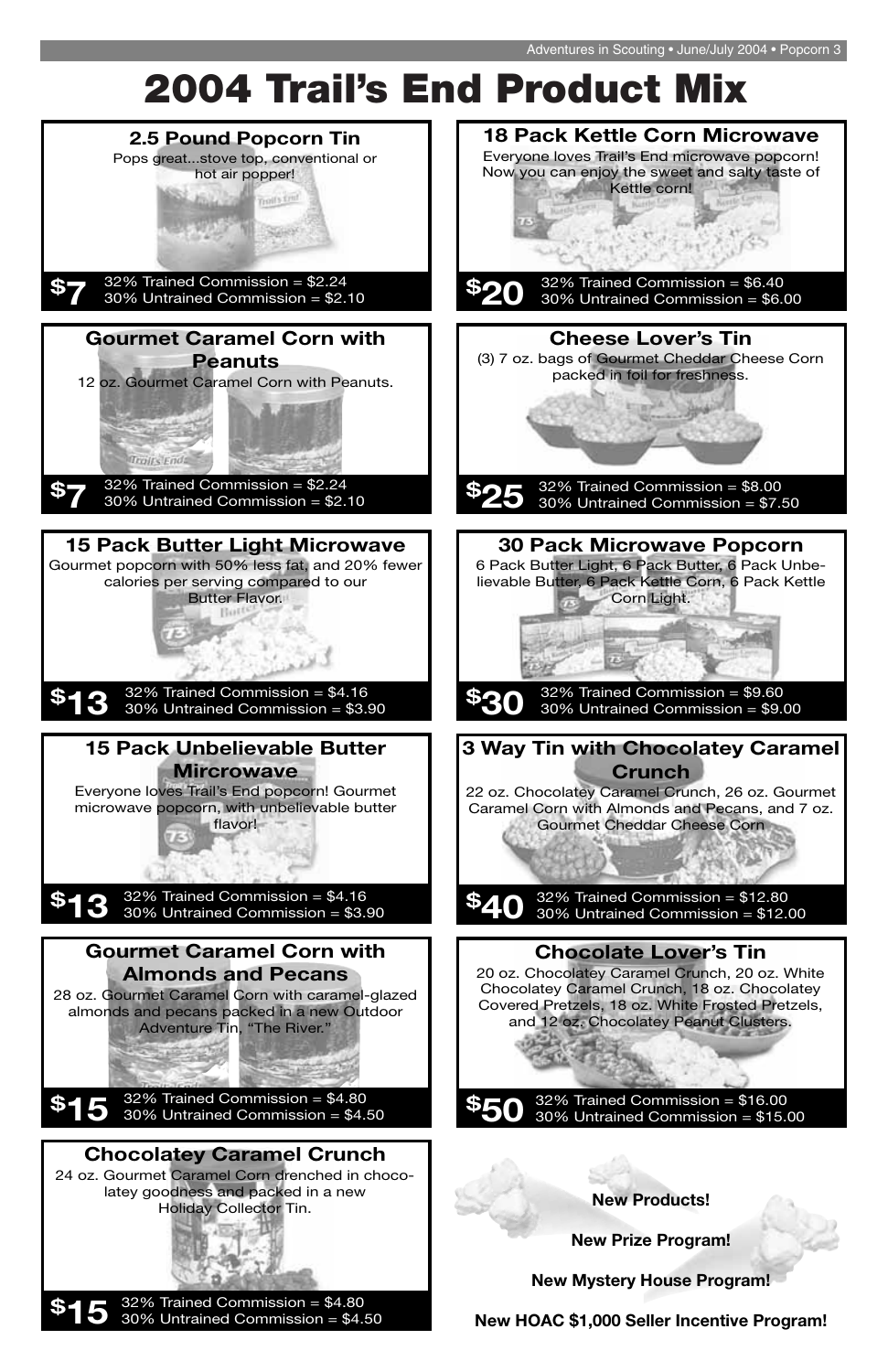

# **Unsold Popcorn**

All unsold popcorn (from Show N Sell or Show N Deliver) should be returned to the Final Popcorn Distribution location on November 19 or 20 (all Districts except Pelathe) or on December 18 (Pelathe District). Utilize the Unit Order and Settlement Form to total the amount of popcorn that will be returned. However, note the following:

- Deadline for unsold popcorn returns (all Districts except Pelathe) – Friday, December 10, 2004
- Deadline for unsold popcorn returns (Pelathe District) Friday, December 31st, 2004

All unsold popcorn should be returned to the Final Popcorn Distribution location. After the deadlines for returning unsold popcorn have passed, the Council will not accept these returns and the unit will be responsible for paying for the popcorn.

# **Show N Deliver**

The Show N Deliver is a great opportunity to have a successful popcorn sale by going door to door with popcorn to make your sale easier. **The benefit is that the popcorn is readily available to sell to the customer and there's no need for follow up to deliver the popcorn and secure payment!** Here's how it works:

- Attend Popcorn Training to learn about the sale and how to fill out paperwork and order prizes.
- Determine the amount of popcorn to order for your 'Show N Deliver'. To do this, figure the amount of money needed for each Scout's Ideal Year of Scouting (to cover the cost of camp, uniform, handbook, program supplies, etc). Multiply this amount x 3 (you will receive 30% commission or 32% commission if trained). This is the amount of popcorn to sell. Divide this amount by the number of Scouts selling to determine each Scouts goal for the popcorn sale.
- Submit your Show N Deliver order to the Council Service Center by 5:00 p.m. on Tuesday, September 7th.
- The Show N Deliver popcorn pick-up is Friday, September 17th, 3:00 to 6:00 p.m. and Saturday, September 18th, 8:00 a.m. to 1:00 p.m. at Seaton Van Lines in Olathe, Kansas. Pick up your popcorn at this time and have Scouts and then leaders and parents pick up their popcorn from you.
- Have Scouts sell their popcorn for 4 to 6 weeks. They can sell to neighbors, relatives, friends or business associates of their parents. Scouts collect the money for the popcorn when it is sold.
- **NOTE:** You can utilize the Trail's End Ideal Year of Scouting video to inform the Scouts and parents on successful sale techniques. Contact Lori Gooding at
	- lgooding@bsamail.org to pick up a video.
- Have your Scouts keep you informed of their success. Some Scouts may need additional popcorn from other Scouts who have not sold all of theirs. If a Scout is out of an item such as 3 way tin and a customer wants to purchase one, coordinate the delivery of the tin to the customer.
- Have Scouts return their orders, money collected and any left over popcorn. Utilize the Unit Order and Settlement form, as well as, the Unit commission statement to determine your unit commission, council payment, and any left over popcorn.

#### **Show N Deliver Sale Hints**

• Help the Scouts to practice the approach they will use when trying to "**make the sale**"

- Focus on Scouting instead of the product.
- Be specific on what the money will be used for (i.e. the "Earn Your Way to Camp" flyer)
- Educate the Scouts on "**Safety in Selling**" flyer in the popcorn packet.

#### **Show N Deliver Sale Day Preparation**

- Scouts should be in uniform with a money envelope with change in it.
- For those customers who wish to pay by check, have whom the check should be made out to printed on the money envelope.
- Have a "Thank You" card with the Unit number and Popcorn Kernel's name and phone number on it. Most customers will purchase popcorn a second time.
- Make sure the Scouts thank their customers.

# **Unit Kernel Job Description**

#### **Position Objective:**

The Unit Popcorn Kernel's role is to inform parents, leaders and youth of the benefits of the sale, to organize the distribution of the information, to motivate boys to sell, and to collect prize and popcorn orders to deliver them to the Council by Monday, November 8th, 2004. For Pelathe District units, orders must be to the council by Monday, December 6th, 2004.

#### **Steps for Success**

- 1. Pick up your popcorn packet at training (you'll earn an extra 2% by attending).
- 2. Inform all unit leaders, parent(s)/guardian(s), and Scouts of the benefits of the popcorn sale, and how it can help your unit to have a "once a year" fundraiser.
- 3. To participate in Show N Sell and Show N Deliver, your unit's popcorn order must be placed by Tuesday, September 7th, 2004, 5:00 p.m.
- 4. Determine a unit sales goal.
- 5. Distribute all order forms, prize flyers and money envelopes to boys at September or October pack and troop meetings. Give each Den leader a Unit Master Record to total their Den's popcorn order and to record each Scout's prize order.
- 6. Collect all popcorn and prize orders. Utilize the Unit Master Records from Den leaders to total your unit's popcorn

order on the Unit Order Settlement Form. Utilize the information on the Unit Master Record to fill out the Prize Order Form. Then send the following to the Council Service Center by 5:00 p.m. Monday, November 8th (Pelathe District units by 5:00 p.m. Monday, December 6th):

- •Unit Order and Settlement Form
- •Prize Order Form
- •A copy of your Unit Roster or a copy of the Unit Master Records showing the name and phone number of each Scout who participated in the sale
- •\$1,000 Prize Form (if applicable)
- •Scholarship Form for Scouts who sold more than \$2,000 (if applicable)

Arrange to pick up your popcorn on November 19th and 20th, 2004, (locations to be announced), and distribute to boys for delivery. (Pelathe District pick-up is Saturday, December 18th, 2004).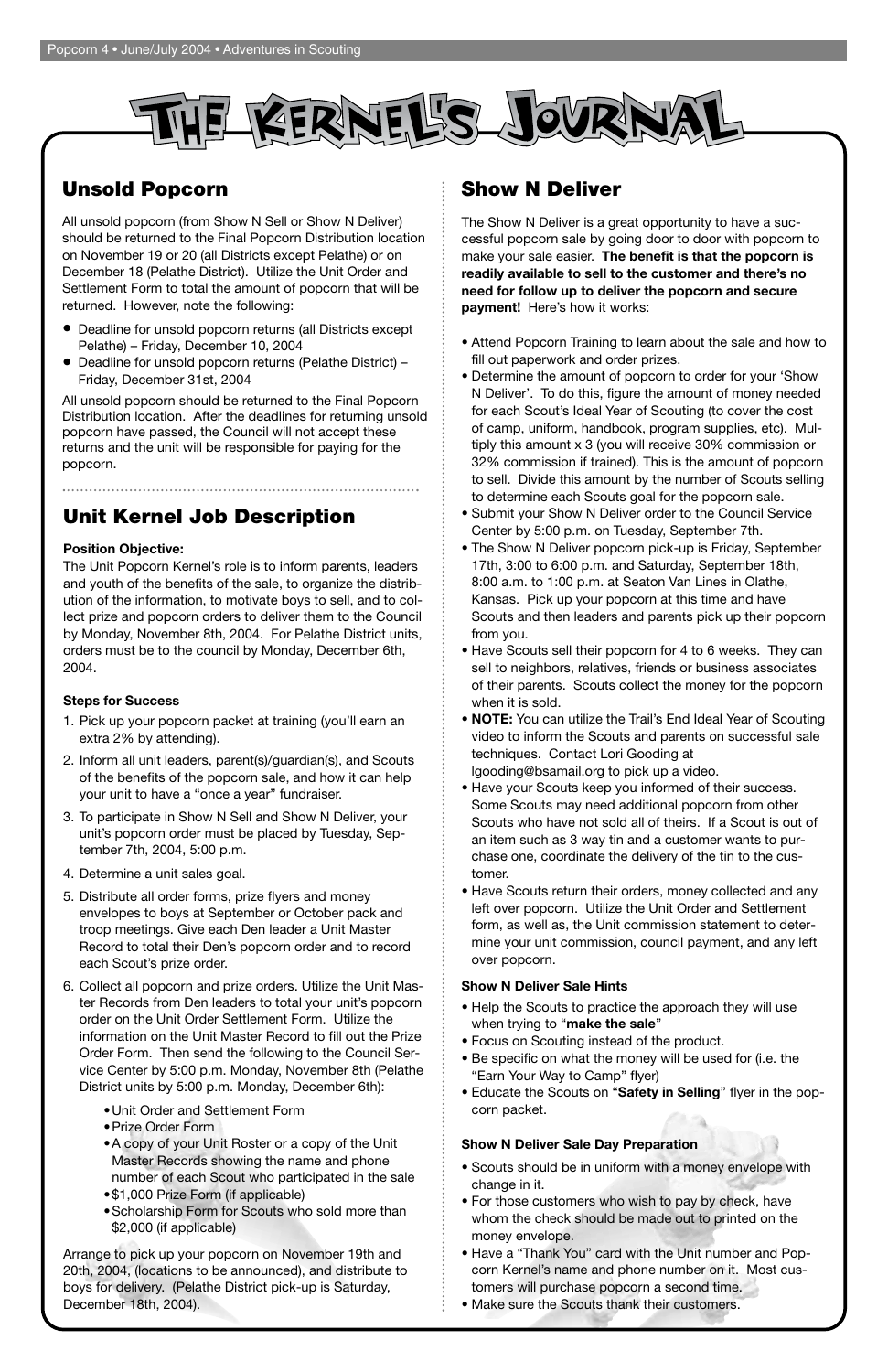

#### **June/July Salutes This Month in the Eagle Salute Spotlight**

The Northern Tier District is proud to present our new Eagles of the Northern Tier Andrew McGowan and Tom McGowan of Troop 91, Joseph Williams of Troop 98, Brad Stevens of Troop 93, and Ryan Downey of Troop 194. Congratulations to you all from your Northern Tier District Committee and the Heart of America Council. We Salute You!

#### **2004 Community Service Day "Scouting for Food"**

What a great day to be giving back to the community. Saturday, April 24 the Northern Tier enjoyed a brisk and damp day of food, food, and more food. A little sogginess can't keep us down. It seemed like it was coming in by the tons. We want to give a big Northern Tier Salute to the Shawnee Fire Department for continuing the tradition of being our drop off site. Thank you also to Troop 246 for also continuing the tradition of serving as our location orchestration and traffic control. Eric McIntyre and his team of scouts unloaded bags and bags of cans with a smile on their face the entire day. And keeping with tradition, thank you to J.D. Tam, our Northern Tier Scouting for Food/Community Service Day Chairman. Keeping with tradition J.D. did an outstanding job working with all the units in their site locations, question, and information they might need. Jeff, J.D.'s younger brother and successor was at the helm on Saturday thanking all the units for their community service and slinging cans. Thank you to all the units who participated in this awesome day. You all make a difference in this great community we live in. See you next year.





**Salute to Max Waddell** We want to send out an enormous

Northern Tier Salute to our very own Max Waddell. Many of you don't know this, but all those fantastic pictures you see in our Adventures in Scouting are provided from Max. He attends every event of the Northern Tier snapping that camera of his when you are least expecting it. He has been our loyal photographer for years and we want to recognize Max and thank him for all he does for the Northern Tier. We thank you thank you and salute you Max Waddell, Scoutmaster of Troop 189.

#### **2004 Cubmobile**

Our 2nd Annual Northern Tier Cubmobile took place May 8th at Heritage Park. The engines were primed and the racers were ready. "On your mark, get ready, get set, GO!" And that's what they did. Down the hill they raced for the best time in their Cubmobiles. Thank you to Bob Reathaford for chairing the event this year. Bob is always there for the kids and he's a big kid himself. What a great time shared by all. Thank you to all the units

who participated this year in our Northern Tier Cubmobile. You are all winners!







#### **2004 Merit Badge Forum Salute**

There are so many people to thank for putting on such an awesome MBF 2004 so we want to show you just how much fun we had. Much appreciation for the Staff of the Merit Badge Forum, who put in so many hours arranging this outstanding event. And many thanks go to the Counselor instructors, helpers, staff and leaders, who gave so much of their time and talents to make this Forum so successful. And thank you to Crew 2888 for providing tubs and tubs of cookies for sale. You can never have too many cookies. Everyone did a great job!





#### **Friends of Scouting 2004**

Congratulations to the following units that have achieved their FOS goal and are now receiving free rank advancement to December 31, 2004

#### **KEEP THIS INFO CLOSE! IMPORTANT PHONE NUMBERS TO ANSWER YOUR QUESTIONS**

**District Commissioner District Activities Chairman District Advancement Chairman District Camping Chairman Order of the Arrow Adult Advisor District Membership Chairman District Website Liaison District School Night Chairman District Program Chairman District Training Chairman Cub Scout Training Coordinator Boy Scout Training Coordinator** Youth Protection and Safety **Training Registrar District Cub Scout Roundtable**  Commissioner **District Cub Scout Co-Chairman**  Commissioner **District Boy Scout Roundtable**  Commissioner **Venturing Roundtable Commissioner District Executive** 

**District Chairman** Bill Henderson . . . . . . (913)-383-1950

| Judy Tuckness  (913)-268-9996      |
|------------------------------------|
| Steve Springer  (913)-631-4215     |
| J. Jack Clark (913)-441-1608       |
| Gene Adams  (913)-362-4509         |
| Gary Akers (913) 262-2047          |
| Cathi Maynard  (913)-648-7166      |
| Cathi Maynard (913)-648-7166       |
| Missy Musick-Brown (913)-362-3633  |
| Steve Brady  (913) 362-8441        |
| Judy Yeager (913) 362-2029         |
| Dave Sultz (913)-381-7824          |
| John Forsyth  (913)-341-5061       |
| Judy Yeager  (913)-362-2029        |
| Bob Wasser  (913)-631-2702         |
|                                    |
| Lori Kearns  (913) 583-1011        |
|                                    |
| Dave Sultz  (913) 381-7824         |
|                                    |
| Ron Bonewits  (913) 631-2165       |
| Gordon Kauffman (913)-677-3080     |
| Lisa Hayes (816) 942-9333 ext: 172 |
| lhayes@bsamail.org                 |

#### **June**

| <b>Troop</b> |     | Pack | Crew | Team |
|--------------|-----|------|------|------|
| 54           | 246 | 3054 | 2684 | 6684 |
| 91           | 283 | 3098 |      |      |
| 93           | 358 | 3252 |      |      |
| 185          | 684 | 3390 |      |      |
| 192          | 750 | 3751 |      |      |
| 199          |     | 3684 |      |      |
|              |     |      |      |      |

- **3** District Roundtable/ Program Planning Fair. Mark your calendars. At the June Roundtable/Planning Fair you will have the opportunity to visit display tables exhibiting every activity, upcoming events, advancement, camping, tables for sign up including Popcorn, Friends of Scouting and your next opportunity for training, and so much more. This Roundtable is a must for everyone. It will be located at Village Presbyterian Church at 7:00PM. See you there.
- **7-11** District Day Camp located at Shawnee's Riverfront Park. The site is an undeveloped city park (similar to Monticello from last year). It is located just west of K-7 on the south side of the Kansas River. Hours of Operation: Mon. through Fri., 9:00 AM to 3:30 PM. Wednesday is "Bring A Buddy Day". Check with your Pack Coordinator for details. For Questions and more information you can contact Dave Sultz at 913-381-7824 or Chris Zoller at 913-322-4241 or email at e-mail: NTDayCamp@aol.com . Also visit the Heart of America Council website for more information and important forms you can download.
- **10** District Committee Meeting, Community Covenant Church, 7230 Quivera Rd., 6:30 PM
- **10** District Commissioner's Meeting, 7:30 PM
- **17** District Eagle Board of Reviews, Located at the LDS Church, 7845 Allman, 6:30 PM

#### **July**

- Note: In July we will not be holding Roundtable, District Committee Meeting, District Commissioner Meeting, and Eagle Board of Reviews. All activities and events will resume in August. See you at our August Picnic/Roundtable August 5th. Location to be announced.
- **17** Annual Fishing Clinic at Roses Pond located at SAR KO Par Trails Park located at park 87th Street & Lackman Road. Everyone is invited! Fun for the entire family. Fun for the entire pack! Remember to bring your fishing pole and all the goodies (fish Bait) along with a sack lunch. (Start time 9:00am to 12:00 noon checkin at 8:30).
- **29** School Night Training, 7:00pm, St. Joseph Church Basement, Mandatory for all Cub Scout units.

#### **August**

- **5** District Roundtable/Picnic Location to be announced.
- **12** District Committee Meeting, Community Covenant Church, 7230 Quivera Rd., 6:30 PM
- **12** District Commissioner's Meeting, 7:30 PM
- **19** District Eagle Board of Reviews, Located at the LDS Church, 7845 Allman, 6:30 PM

#### **Calendar of Events**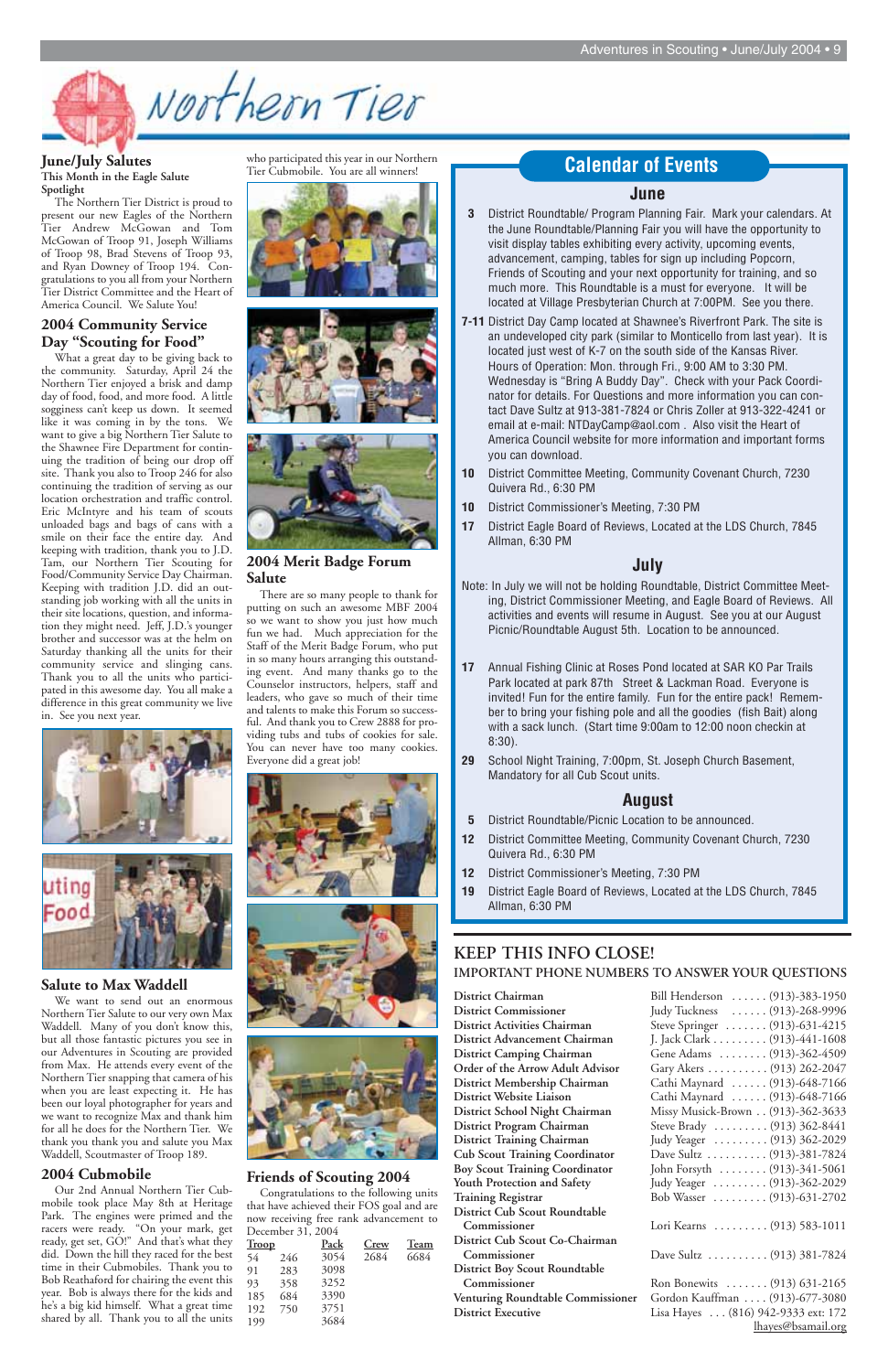**Friends of Scouting**

The 2004 Pelathe District Friends of Scouting Campaign ended up at 100% of

its \$49,000 goal. Congratulations, We Made It!

A big thanks to former Mayor Jim Henry for directing the 2003 Nominating Committee then turning around and leading the FOS campaign to success.

Jim succeeded through his leadership and the strength of the team assembled. Thank you to everyone who was involved in this years effort!

Thanks to the Community team, which focused on seeking contributions from local business and leaders: **Bonnie Lowe** - First Bank

paign. Barry relied on a dependable team to see that everyone involved in the Scouting program in Douglas County had an opportunity to contribute. Thanks for your great efforts Barry. His team this year was:

**Kip Grosshans Ken Peirce Tom Sheely Rod Zinn Keith Wood Tripp Anderson Frank Wright Mark Gleeson Ken Baldwin John Scarffe Ralena McCurdy Sue Reiske**

Thank you all!!!

#### **Webelos Graduation Weekend Thanks**

A big thanks goes out to Mike and Ralena McCurdy their team for an excellent Webelos Graduation Weekend.

WGW is often a Webelos Scouts first campout, other than with their family, and is a great experience and introduction to all the excitement that Scouting has to offer. A great WGW means more Pelathe Cub Scouts will transition in to Boy Scouting!!

#### Thanks!!!

**Carl Butell** - Baldwin State Bank **Cindy Yulich** - Emprise Bank **Doug Stehpens** - Stephens Real Estate **Ed Manda** - Dentist

**Frank Wright** - Capitol Federal **Jamie Lowe** - US Bank **John Scarffe** - KU Endowment **Keith Wood** - Topeka Capitol Journal **Ken Peirce** - First State Bank **Pat Donahue** - The Midland Group **Pat Flavin** - Lawrence Reality Associates **Ron Conner** - Eudora City Commission **Sarah Randolph** - Big Brothers and Big Sisters

**Scott Shmalberg** - Scotch Industries **Tom Sheely** - SWB Yellow Pages

First year Family Friends of Scouting organizer Barry Frank led the family cam-

#### **Fall Training Preview**

As new leaders are recruited into the Scouting programs, attending the proper training is an essential part of their responsibilities. This fall, we will offer opportunities for leaders to go through training and learn the skills that are absolutely necessary to delivering a quality program to the young men and women in Scouting. If you have not been through training, or it has been a few years, please mark these dates on your calendar now and plan to be there.

#### **Boy Scout Training: New Leader Essentials –** September 7 **Boy Scout Junior Leader Training –**  September 18 **Scoutmaster and Assistant Scoutmaster –** September 18 **Troop Committee –** September 21 **Outdoor Leader Skills –** October 8 & 9 **Venturing Training: Venturing Leader Specific –** October 9 **Cub Scout Training: Den Chief –**  September 18 **New Leader Essentials/Cub Scout Specific –** October 9

#### **Fall Recruitment**

Summer is in full swing right now, but before we know it, fall recruitment time will be here. The district staff is already planning new and exciting ways to brings more youth

#### **BLUE ELK 2004 DISTRICT LEADERSHIP**

| Ron Karst H816-229-6381<br>John Thornton  H816-252-2104<br>Marvin Sands  H816-373-1212<br>Aaron Guest B816-201-1038<br>Paul Broome  B816-941-0555<br>Lowell Brenton  H816-373-7678<br>Scott Howell  H816-796-3747<br>Tom Newhard  H816-254-6447<br>Jeff Lawhon H816-228-9203<br>Louise Rissler  H816-228-1254<br>Carl Grabiel  H816-833-2933<br>Bob Overly  H816-795-7665 | District Chair:                   | Bill Esry  H816-833-1416         |  |
|---------------------------------------------------------------------------------------------------------------------------------------------------------------------------------------------------------------------------------------------------------------------------------------------------------------------------------------------------------------------------|-----------------------------------|----------------------------------|--|
|                                                                                                                                                                                                                                                                                                                                                                           | <b>District Commissioner:</b>     |                                  |  |
|                                                                                                                                                                                                                                                                                                                                                                           | Vice Chair of Program:            |                                  |  |
|                                                                                                                                                                                                                                                                                                                                                                           | Vice Chair of Operations:         |                                  |  |
|                                                                                                                                                                                                                                                                                                                                                                           | Vice Chair of HR:                 |                                  |  |
|                                                                                                                                                                                                                                                                                                                                                                           | <b>FOS Chair:</b>                 |                                  |  |
|                                                                                                                                                                                                                                                                                                                                                                           | Growth/ Membership:               |                                  |  |
|                                                                                                                                                                                                                                                                                                                                                                           | Advancement:                      |                                  |  |
|                                                                                                                                                                                                                                                                                                                                                                           | Training:                         |                                  |  |
|                                                                                                                                                                                                                                                                                                                                                                           | Camping:                          |                                  |  |
|                                                                                                                                                                                                                                                                                                                                                                           | <b>Activities:</b>                |                                  |  |
|                                                                                                                                                                                                                                                                                                                                                                           | Communications:                   |                                  |  |
|                                                                                                                                                                                                                                                                                                                                                                           | <b>Special Needs:</b>             |                                  |  |
|                                                                                                                                                                                                                                                                                                                                                                           | Relationships:                    |                                  |  |
|                                                                                                                                                                                                                                                                                                                                                                           | NESA:                             |                                  |  |
|                                                                                                                                                                                                                                                                                                                                                                           | <b>District Director:</b>         | Steve Roberts  B816-942-9333x151 |  |
| Ross Pfannenstiel  B816-942-9333x164                                                                                                                                                                                                                                                                                                                                      | <b>Senior District Executive:</b> |                                  |  |
| Frances Lyons B816-942-9333x183                                                                                                                                                                                                                                                                                                                                           | <b>District Executive:</b>        |                                  |  |
|                                                                                                                                                                                                                                                                                                                                                                           |                                   |                                  |  |

Speck Road Independence, MO **9** Blue Elk District Boy Scout Golf

- Classic, 11:30am Registration, 1:00pm Shotgun start, Lakewood Oaks Golf Club Lee's Summit, MO
- **11** District Popcorn Training, 7:00pm, Beacon Heights Community of Christ Church, 19402 E. Holke Road Independence, MO
- **12** Commissioner's Meeting, 7:30pm, Liberty Street Community of Christ Church, 416 N. Liberty Street Independence, MO
- **19** District Committee Meeting, 7:30pm, Pioneer Ridge 6th Grade **Center**

**Steve Roberts**, sroberts@bsamail.org Ross Pfannenstiel, rpfannen@bsamail.org **Frances Lyons**, flyons@bsamail.org

Pelati

in the park for den home take down after 2:00pm on Friday. To volunteer to help or with general questions, please contact *Dan Jackson*, Director, at 690-5906, *Mary Morris*, Program Director, at 796-6657, or *Frances Lyons*, Staff Advisor, at 942-9333.

#### **Eagle Boards of Review**

Eagle Boards of Review are conducted at monthly Roundtable meetings. Please call *Leonard Jones* at (B) (816) 471-5584 or (H)(816) 228-4690 at least two weeks before the Roundtable that you wish to have the Eagle Board of Review.

#### **Friends of Scouting Salute**

The District would like to recognize those units that qualified for free rank advancement through Friends of Scouting pledges in 2004 (as of 4/22/04). These units met both a monetary and total gift goal to receive free rank advancement from the Scout Shop for the rest of the year. Con-

into the Scouting program in Blue Elk. Get ready to start planning for your unit's fall recruiting involvement. As school starts back up, presentations and school nights will be taking place in your communities. Watch for more details in future publications for specific dates.

#### **Day Camp 2004 – Cubs On Expedition**

Day Camp is almost here! Walking leaders and staff have been to training, and all of the pieces are in place for a fantastic Day Camp experience. Registrations can still be taken, but need to get to the Council office as soon as possible. Please know that health forms and a complete roster of boys that are attending camp are now past due. Those items need to get to Marie Benz as soon as possible, and must be received before youth t-shirts are given to your unit. Please contact *Marie Benz*, Day Camp Registrar, with registration questions at 373-4392. Den home set-up day will be on Sunday, June 13th at George Owens from 1-4pm. On the last day of camp, Friday the 18th, closing will take place at noon. Parents and family are allowed to join their scouts at 11:30am for the closing ceremony and pack cookouts. Please encourage your Friday visitors to bring a health form with them if they have a medical issue that our staff should be aware of. One vehicle per pack will be permitted

#### **2004 Pelathe District Operating Committee**

| District Chairman            | John Scarffe 785-843-5175       |                              |
|------------------------------|---------------------------------|------------------------------|
|                              |                                 | JScarffe@kuendowment.org     |
| District Vice Chairman       |                                 |                              |
|                              |                                 | t.sheely@sbcglobal.net (new) |
| <b>District Commissioner</b> | Jim Peterson 785-841-2044       |                              |
|                              |                                 | kupete@ku.edu                |
| <b>District Executive</b>    | Curtis Neal Harris 785-979-1402 |                              |
|                              |                                 | charris@bsamail.org          |

#### **June**

- **3** Program Planning Fair, 7:00 PM, First Baptist Church, 1330 Kasold
- **7-11**Day Camp, Douglas County Fairgrounds
- **17** District Committee Meeting, 7:00 PM, Land Plan Engineering, 1310 Wakarusa Drive

# **July**

- **11** District Committee BBQ, 6:00 PM
- **20** Fall Recruitment Training, 6:30 PM, First Baptist Church, 1330 Kasold

#### **August**

- **5** Roundtable, 7:00 PM, First Baptist Church, 1330 Kasold
- **19** District Committee Meeting, 7:00 PM, Land Plan Engineering, 1310 Wakarusa Drive

# **Calendar of Events**

#### **June**

- **3** 7:30pm Roundtable/Program Fair / Order of the Arrow Chapter 6 Meeting / Eagle Boards of Review — Bingham 7th Grade Center, 1716 S. Speck Road Independence, MO
- **10** Commissioner's Meeting, 7:30pm, Liberty Street Community of Christ Church, 416 N. Liberty Street Independence, MO
- **14-18** Day Camp Den Home set-up day, 1:00 – 4:00pm, George Owens Nature Park – Upper shelter, 1601 S. Speck Road Independence, MO
- **14-18** Blue Elk Cub Scout Day Camp, 9:00 – 3:30pm, George Owens Nature Park, 1601 S. Speck Road Independence, MO

#### **July**

Boy Scout camps, Bear camp, and Webelos camp

#### **August 5** 7:30pm Cub Scout, Boy Scout, and Venturing Roundtable/ /Order of the Arrow Chapter 6 Meeting / Eagle Boards of Review — Bingham 7th Grade Center, 1716 S.

# **Calendar of Events**

gratulations and thank you for your strong support of the Friends of Scouting program. Thank you also to all of the families, individuals, and community businesses that contributed to FOS this year. Your gifts are greatly appreciated and making a difference in the lives of young people.

#### **Summer Programs**

Don't forget that packs can earn the National Summertime Pack Award by conducting a pack activity in the summer months of June, July, and August. Just because school is out does not mean the packs should take a break from meeting as a group to do fun activities. Please go to the Council website to download the appropriate form for specific details on qualifying for the award.

Blue Elk

| Troops: | 282 | 492 | Packs: |
|---------|-----|-----|--------|
| 178     | 295 | 763 | 203    |
| 203     | 310 | 802 | 205    |
| 228     | 312 | 865 | 334    |
| 253     | 383 |     | 382    |
|         |     |     |        |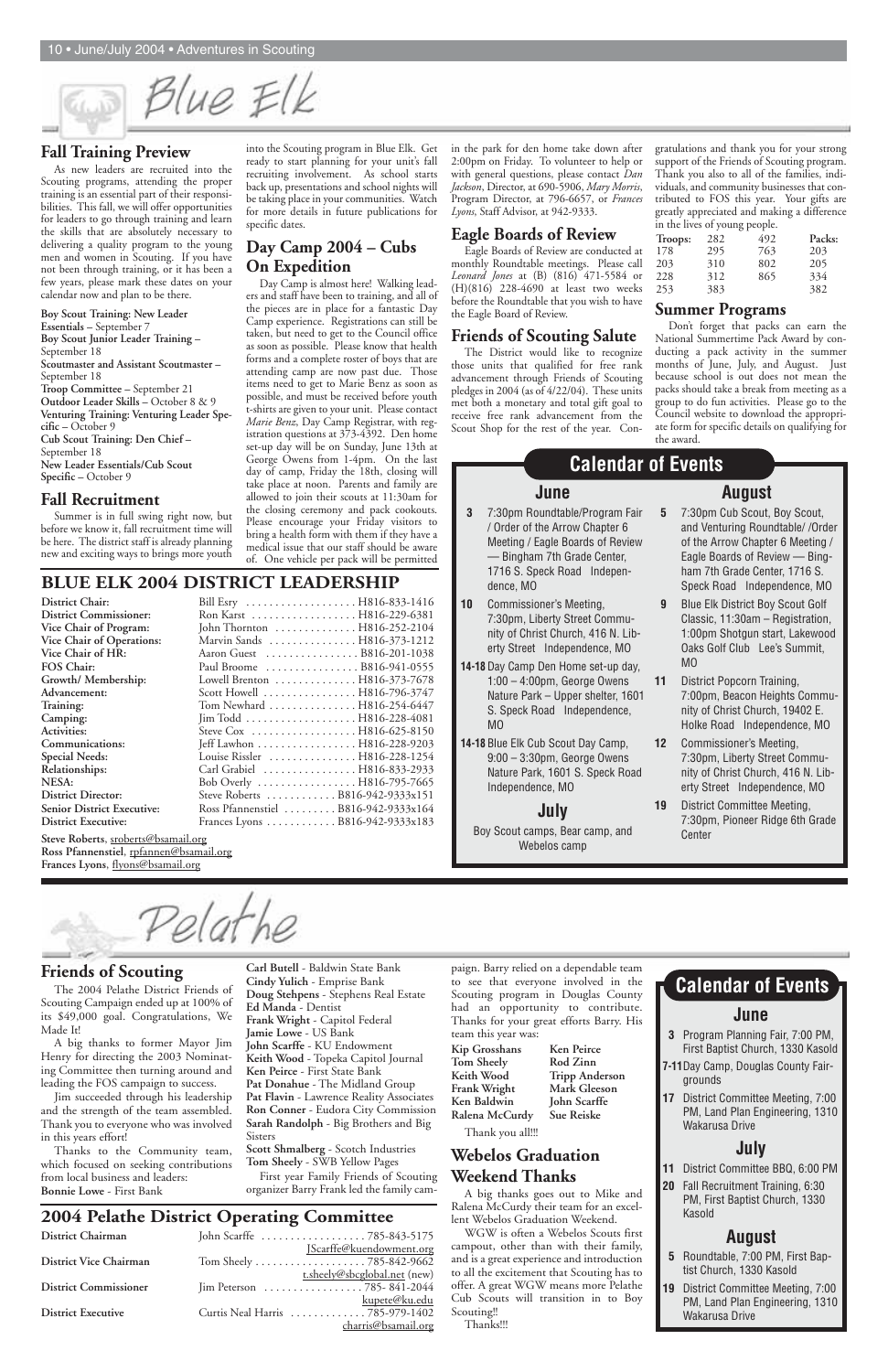#### **Scouting for Food – Thank You!**

North Star Activities Chairman John Burwell and Senior District Executive Matt Specht thank all who participated in the 2004 Scouting for Food. Unit Participation Ribbons and patches were available at the May Roundtable – if you did not get yours, please see John Burwell.

Most of all, some very needy people who have benefited by your efforts also say Thank You!

#### **Upcoming Training**

**Monthly training opportunities** at each month's Roundtable include Youth Protection, New Leader Essentials and Merit Badge Counselor Training. These training opportunities will begin again in September.

**BrownSea 22** Junior Leader Training Conference will be offered at the Naish Scout Reservation from June  $14 - 19$ . Scouts should be 13, First Class and in a Troop leadership role or soon to be. More info and participant application are available at: http://hoacbsa.org/Youth\_Member.cfm.

Act NOW to get your Junior Leaders signed up!

**Powder Horn Training** Venturing and Boy Scout Leaders of the Central Region will be held at Naish Scout Reservation from Saturday, August 28 through Thursday, September 2, 2004. Get more information and get signed up now – go to: http://hoac-bsa.org/Trng\_Powderhorn.cfm.

The next **Wood Badge** training opportunity is filling up fast. It will be held at the Rotary Youth Camp September 10-12 and October 1- 3. More information and applications are available on-line at: http://hoacbsa.org/ae\_links/Woodbadge\_Application\_200 4.pdf.

**Cub Scout Leader Training** is scheduled as follows:

#### **Help Wanted**

Cubmaster and Den Leaders for new Cub Scout Pack forming at Hillside Christian Church – home of our monthly Roundtable meetings. Currently there are about 10 boys ready for fun – mostly Tigers and more to come. Also have some interested adults to help, but they need some experienced leaders to guide them.

For more information, please contact *Kenny Long* at 454-4318; email LeaveNoTrace@kc.rr.com or *Matt Specht*, Senior District Executive at 942-9333; email mspecht@bsamail.org.

#### **Webelos Summer Seminar**

Webelos Summer Seminar will be on Friday, June 11th at the Platte County Fairgrounds. This is a great opportunity for First and Second Year Webelos to get a leg up on advancement. There will be no camping this year, but the advancement opportunities will be great, as always.

The First Year Webelos Program will include: **Craftsman – carving project, Readyman, Scientist, Ultimate Belt Loop – toward Sportsman Badge**.

The Second Year Webelos Program will include: **Citizen, Engineer, Problem Solving – group problem solving, Tenderfoot Fundamentals**.

> **The program schedule is**  8:45 Opening Ceremony 9:00-9:50 1st Session 10:00-10:50 2nd Session 11:00-11:50 3rd Session 12:00-1:00 Lunch 1:00-1:50 4th Session 2:00 Closing Ceremony

**District Chairman** Tom Lenz . . . . . . . . . . . . . . . . . 816-426-2408 **District Commissioner** Russ Downing . . . . . . . . . . . . . 816-587-2025 **Activities** John Burwell . . . . . . . . . . . . . . 816-891-6499 John McBurney . . . . . . . . . . . . 816-781-6923

Call for last minute registration information. Cost is \$5 per Scout and \$3 for Adults and Den Chiefs. Class I Health Forms are required.

For more information, contact *Steve Mathews* at 455-3366; email steve.mathews@ssa.gov or *Jeff Tyler* at 505-2015; email jstyler@kc.rr.com.

#### **God and Country Awards**

On March 28, 70 Cub, Boy and Girl Scouts received their God and Country Religious Awards at North Cross United Methodist Church. This Protestant program offers four different levels in age appropriate classes for all youth. Jeff Cook has spearheaded this fine program since 1999 and it has grown to a district wide program. Since its inception, more than 300 youth have received their Religious Awards thanks to the efforts of a lot of adults. Here are the Counselors and Counselors in Training for this year's program, in the levels taught:

> **God and Me (1st – 3rd Grades):** Kim Sole • Steve Mynatt Pam and Bob Clark

**God and Family (4th and 5th Grade):**

Randy Hayes • Dale Whitehead Janet Thompson • Karen Zeilinger

September 18, BALOO Cub Scout Leader Training, Gloria Dei Lutheran Church, 5409 NW 72nd St., Kansas City, MO. Contact Steve Vaughn at 741-3847 for more information on the BALOO Training.

In addition, here are some on-line training links:

Youth Protection can be accessed via the HOAC website (you may need to use the 'alternate access' method on the page following this link): http://hoac-bsa.org/Youth\_Protection.cfm.

Cub Scout Leader Fast Start training is found at: http://www.scouting.org/cubscouts/faststart/. Boy Scout Leader Fast Start training is

found at: www.scouting.org/boyscouts/faststart/.

Venturing Adult Fast Start training is found at: www.scouting.org/venturing/faststart/index.html.

#### **Webelos Woods**

**Bryan Bolding** – LFL Director, (816) 942-9333 ext. 173, bbolding@lflbsa.org

Thanks to Steve Vaughn and his able staff, Webelos in the North Star District had a great time at Webelos Woods on May 22-23 at the Kelsey Short Youth Camp at Smithville Lake. From all the Webelos and their Leaders – thanks!!

#### **Day Camp – 'Cubs on Expedition'**

Cub Scout Day Camp will be four fun-filled days, June 7th – 10th at the Platte Co. Fairgrounds, on the 200th anniversary of the Lewis and Clark Expedition. New Tigers through Webelos are urged to participate in this fun event with archery, BB guns, crafts, games and Scouting skills.

Packs should register now!! Day Camp is a great recruiting tool and new Scouts, whether new Tigers or any age group will still pay the discounted Day Camp fee of \$45.

For more information on all the FUN, contact Camp Director *Jeff Tyler* (505-2015; jstyler@kc.rr.com); Program Director *Jill Cook* (468-9232; jillc@kc.rr.com) or District Executive *Jon Geiger* (942-9333; jgeiger@bsamail.org).

#### **2004 North Star District Committee**

| District Chairman            | Iom Lenz         |
|------------------------------|------------------|
| <b>District Commissioner</b> | <b>Russ Dowr</b> |
| Activities                   | John Burw        |
| Advancement                  | John McBu        |
| Camping                      | Hale Lentz       |
| <b>FOS</b>                   | Michael Sh       |
| <b>FOS Family</b>            | Tom Lanio        |
| Membership                   | Brian Blak       |
| <b>NESA</b>                  | <b>Bob Whita</b> |
| <b>Public Relations</b>      | Jeff Tyler.      |
| Relationship                 | Tom Barze        |
| <b>Special Needs</b>         | Colleen Cl       |
| Training                     | Richard M        |
| <b>Youth Protection</b>      | Joni Glenn       |
| <b>District Director</b>     | Jason Scott      |
|                              |                  |

**Senior District Executive** 

| Camping                          | Hale Lentz                       |
|----------------------------------|----------------------------------|
| <b>FOS</b>                       | Michael Short  816-587-5170      |
| <b>FOS Family</b>                | Tom Lanio 816-454-5009           |
| Membership                       | Brian Blake  816-746-6797        |
| NESA                             | Bob Whitaker 816-455-0021        |
| <b>Public Relations</b>          | Jeff Tyler 816-505-2015          |
| Relationship                     | Tom Barzee 816-734-8386          |
| <b>Special Needs</b>             | Colleen Chapman 816-453-0680     |
| Training                         | Richard Martin 816-781-9557      |
| <b>Youth Protection</b>          | Joni Glenn 816-781-7666          |
| <b>District Director</b>         | Jason Scott 816-942-9333 ext 169 |
|                                  | <u>jscott@bsamail.org</u>        |
| <b>Senior District Executive</b> | Matt Specht  816-942-9333ext166  |
|                                  |                                  |

mspecht@bsamail.org **District Executive** Jonathan Geiger . . . . . . 816-942-9333 ext 132 jgeiger@bsamail.org

#### **June**

- **3** District Roundtable and Program Fair, 7:30 p.m., Hillside Christian Church, 900 NE Vivion, No training.
- **6** Cub Scout Day Camp Setup
- **7-10** District Day Camp, Platte County Fairgrounds, Tracy, MO. See additional info in event details.
- **8** District Committee Meeting, 7:30 p.m., North Cross United Methodist Church, 1321 NE Vivion.
- **10** Commissioner Staff Meeting, 7:30 p.m., St. Luke Presbyterian Church, 4301 NE Vivion
- **11** Webelos Summer Seminar, Platte County Fairgrounds. See more info in event details.
- **12** Mic-O-Say 75th Anniversary Celebration, see more information in event details.
- **14-19** BrownSea 22 Training, Naish Scout Reservation, see more info under Training.

#### **July**

- **1** Silver Beaver Nominations due to HOAC
- No Roundtable or other District Meetings.

#### **August**

- **4** Fall Recruiting Roundup Meeting, TBA
- **5** Roundtable, 7:30 p.m., Happy Rock Park, Gladstone.
- **10** District Committee Meeting, 7:30 p.m., North Cross United Methodist Church, 1321 NE Vivion.
- **11** Fall Recruiting Roundup Meeting, TBA
- **12** Commissioner Staff Meeting, 7:30 p.m., St. Luke Presbyterian Church, 4301 NE Vivion
- **18** Fall Recruiting Roundup Meeting, TBA
- **28-9/2** Powderhorn Venture & Boy Scout Leader Training, Naish Scout Reservation. See more information

in training details.

#### **Calendar of Events**

**God and Church (6th and 7th Grade):** Bob Coomes • John Perkowski Janet Thompson • Karen Zeilinger

**God and Life (High School)** Verlee Gilkerson • Pam and Bob Clark

Next fall, North Star will again lead the way by expansion of this program throughout the Heart of America Council. Thank you, Jeff and all the Counselors for offering this opportunity for Scouts to take their Oath and the Twelfth Point of the Scout Law to a higher level.

If you have any questions or would like to request a Tour Permit form, then please call the Exploring division at 816-942- 9333. These forms can also be found in the "Guide to Safe Learning for Life Activities".

#### **Training**

earn

In order to be successful with any youth program, adult leader training is essential. Specialized courses have been developed to give every Explorer Post Advisor and every Learning for Life teacher the required tools to help their young people to get the most out of the program. Training Courses have been reconstructed to last 40-45 minutes after which you will be much better equipped to handle the programming ahead.

For more information or to schedule a personalized course for your organization, please contact *Adam Berthot*, Exploring/Learning for Life Training Specialist at 816-942-9333, ext. 170 or email: aberthot@lflmail.org.

#### **Learning for Life Division Contacts**

**Adam Berthot** – Senior Exploring Executive, (816) 942-9333 ext. 170, aberthot@lflbsa.org **Bryan Fuller** – Sr. Exploring Executive, (816) 942-9333 ext: 141, bfuller@lflbsa.org

#### **Resources**

Visit our national and local web sites for your entire program and recognition needs! Please take advantage of these great resource tools! Check them out today at: www.learning-for-life.org (National) & www.lfl-hoac.org (Local).

#### **Super-Activity Requests**

To all posts who are planning a superactivity this year, just a quick reminder on Tour Permits. Each post that is planning to travel outside of the 19-county Heart of America Council needs to contact us to obtain a Tour Permit form. We ask you to inform us of your post's plans, as well as, returning the completed form to us. By completing this form, each of us will have an official copy for our individual files and will allow us to be informed of your superactivity plans. Thank you for your assistance and understanding.

North Star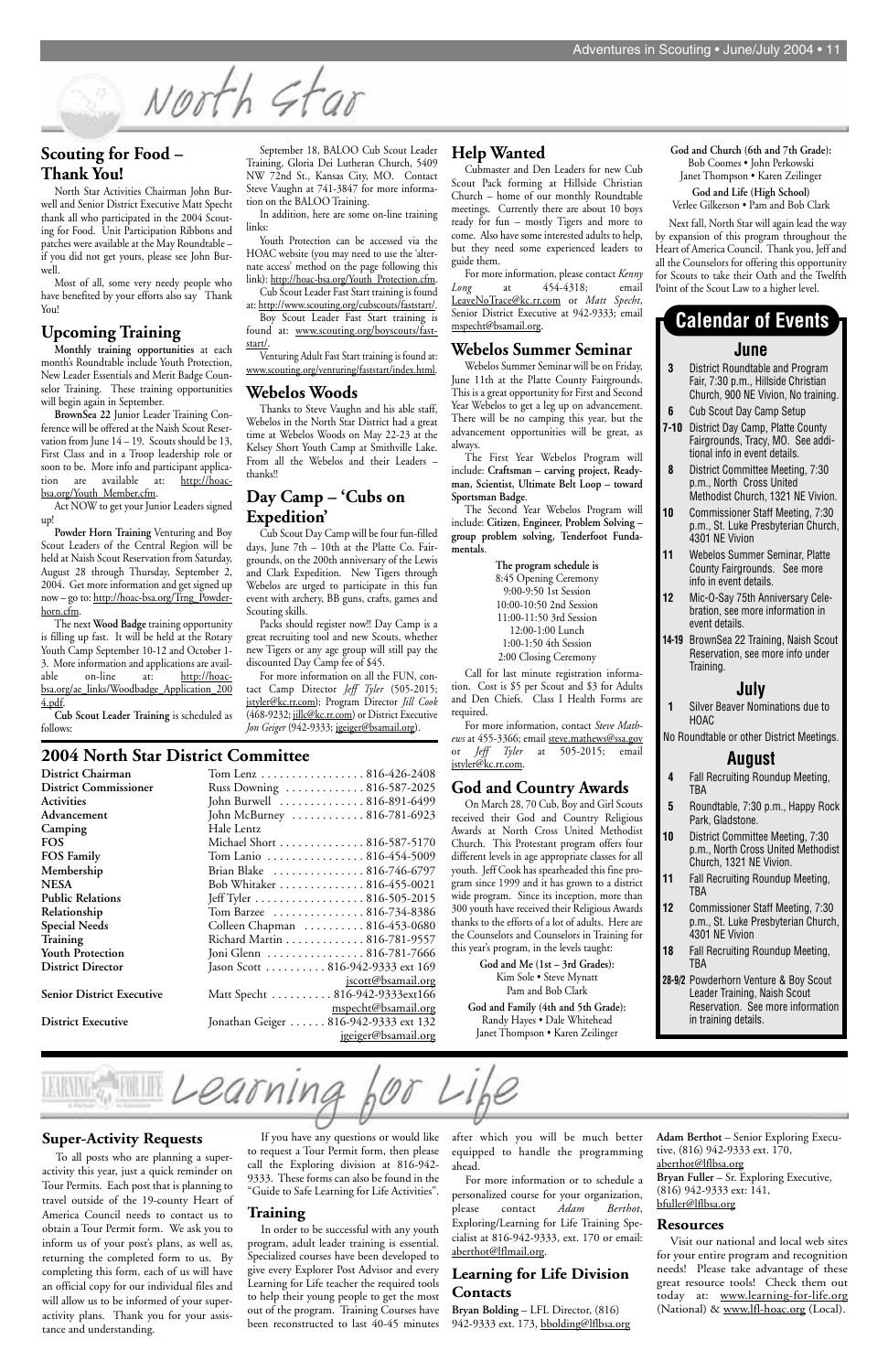# Red-Tailed Hawk

#### **Family Friends of Scouting**

Congratulation to the Big Muddy District for reaching over 100% of their Family Friends of Scouting Goal! Over \$6,000.00 was raised between the months of January through May. Thanks again for another successful year and lets do it again in 2005

#### **Cub Scout Day Camp**

This year's Cub Scout Day Camp is being held at the Richmond City Park located between the High School and the Middle School in Richmond on June 9,10, & 11th. Jesse Woods and Allan had a good time. A big thank you should go out to David Thaller and Pack 415 for hosting a great event!!!

Boydston will be heading up the staff for this year's Day Camp and would appreciate any help that could be given. It takes months of planning and dedication to host

a Day Camp; lets show our appreciation by signing up.

#### **District Pinewood Derby**

Pack 415 of Higginsville hosted this year's Big Muddy District Pinewood Derby at the Senior Center in Higginsville. Weather outside was dreary and wet; the only thing that could be heard inside was the cheer of Cub Scouts racing their cars! Nearly all packs were represented and all

#### **Fall Camporee**

It may seem a far way off but fall camporee will be here before you know it! Troop 611 of Lexington has volunteered to host this year's Camporee. A tentative date of October 9th & 10th has been set although is has not been confirmed. Make sure to attend the upcoming Roundtables for more information.

## **Program Planning Fair**

This year's Program Planning Fair will be held on June 1st. The Fair will be held at the Lexing United Methodist Church in place of Roundtable. During the Fair we will hand out the planning packet that your unit will need to set the program for the next year to come. Please plan on attending!

#### **Attention All Venturers!!**

At this year's Program Fair there will be venturer youth protection training offered for both youth and adult Venturers. This training is a must so please plan on attending!

#### **Big Muddy District Committee**

**District Chairman District Commissioner FOS Chairman Membership Chairman Activities Chairman Advancement Chairman Camping Chairman Training Chairman District Executive** 

| Victor Geiger (660) 259-4708         |
|--------------------------------------|
| Larry Maxwell  (816) 776-6003        |
| Jim Winningham  (660) 259-4725       |
| Mac Rogers (660) 352-6041            |
| Mike Smith (816) 240-8381            |
| Kyle Kolkmeyer  (816) 838-2466       |
| Edward Gooseman (816) 934-6316       |
| Mary Martens  (816) 776-3082         |
| Grant Dealy  (816) 942-9333 ext: 156 |
| gdealy@bsamail.org                   |

- **1** District Program Planning Fair; 7:30p.m., Lexington United Methodist Church, Lexington
- **3** District Committee Meeting; 7:30p.m., Sprint Warehouse, Lexington
- **9-11** Cub Scout Day Camp Richmond City Lake, Richmond, MO

#### **July**



No District Meetings

#### **August**

- **3** Roundtable; 7:30p.m. Lexington United Methodist Church, Lexington
- **5** District Committee Meeting; 7:30p.m. Sprint Warehouse, Lexington
- **11** Commissioner's Meeting; 7:30 p.m. Martens Home, Richmond

#### **Program Planning Fair**

Mark your calendar for June 3rd, which will be the annual planning fair for the district. The fair begins at 7:00 PM at the Family Life Center (3rd fl) at the College Church of the Nazarene Every unit will receive a planning packet and council calendar which will aide your pack, troop, crew, or team in planning for the next year. We also have the latest information on Fall recruiting, adult training, advancement, camping, and upcoming district activities.

New this year will be displays from troops sharing high adventure experiences. Also we will have some Cub Scouting oppurtunities to discuss planning a Blue & Gold, Pinewood Derby, Webelos to Scout Transition, and more.

#### **"Cubs on Expedition," 2004 Day Camp is Here!**

Day Camp will be the week of June 14th thru 18th at Lewis-Young Park in Louisburg. Jeff Turner (camp director) and Traci Symon (program director) have prepared diligently to ensure a quality summer program for the Cub Scouts. We are looking forward to a great fun-filled week of fun for the boys.

The second opportunity for Walking Leader training will be held at Lewis-Young Park on the 5th of June beginning at 10:00 AM. At that time all walking leaders will receive all the final info and take a tour of the camp.

#### **School Night Recruiting Preparation**

Attention Cub leaders soon it will be time for planning your Fall recruiting efforts. A quality organized school night is paramount in involving new boys and parents in your Pack. The council can provide recruiting flyers, posters, new parent orientation guides, scripts and the service of your district executive to visit schools and speak to the boys.

On August 7th (9;00 a.m. at Aldersgate United Methodist Church, 15315 W. 151st St.) the district will hold school night training and we ask that each Pack be represented. If even if you are an "old pro" at Cub recruiting please come and share your success tips for others. It will be time well spent for everyone and aid in the growth and development of your Pack.

#### **2004 Friends of Scouting**

Once again the Red-Tailed Hawk has achieved its goal of \$66,000. A huge thanks to Steve Berko , Keith Sickendick, the community workers, and family presenters who gave of their time and talent to ensure a successful campaign. Also thanks to all of the folks who made a financial gift to support this wonderful program of Scouting.

#### **Stay in the Loop of Communication**

Are you receiving all of the latest and greatest information regarding the Red-

Tailed Hawk district and Heart of America Council? There are numerous ways to acquire current Scouting info, such as the district email group, district website, council website, monthly Roundtables and this newsletter. Please share these communication avenues with the leaders in your unit

**RTH Email Group:** To subscribe email Dave Weerts at bsaeagle75@yahoo.com **RTH District Website:** www.eagle-scout.org/RTH/ RTH Roundtable Generally occurs the 1st Thursday of every month at College Church of the Nazarene, Family Life Center.

#### **Webelos Survivor 2004**

On May 22nd and 23rd the annual spring event of Webelos Woods was held at Cedar Lake in Olathe. Over 50 boys and adults from troop 85 organized and put fourth an outstanding program for 228 Webelos and adults in attendance. The weekend activities included cooking, orienteering, firstaid, fire making, obstacle course, knots, slingshots, and canoeing. A certain "highlight" of the event was the Saturday evening campfire were songs were sang, skits acted out for the amusement of all, someone was truly "voted off the

island" and received a nice swim in the lake (how was the water Gene Lamb?), and three American flags were retired.

A special thanks to troop 85 including Jeff Wandtke, Daryl Bolton, Gene Lamb, Dave Weerts, John Sleezer, Jim Joyce, Susan Lux, Barry Dolan, Mike Clay, Mike Hayes, Richie Weerts, and Jason Joyce. Also thanks to Ricki Dykes and Crew 2412, Paul Alters, and Steve Ward.





#### **KEEP THIS INFO CLOSE! IMPORTANT PHOME NUMBERS TO ANSWER YOUR QUESTIONS**

| District Chairman                   |
|-------------------------------------|
| <b>District Commissioner</b>        |
| <b>District Vice-Chair</b>          |
| <b>District Training Chairman</b>   |
| <b>District Camping Chairman</b>    |
| <b>District Activities Chairman</b> |
| <b>District Membership</b>          |
| <b>Boy Scout Roundtable</b>         |
| Cub Roundtable                      |
| <b>Venturing Roundtable</b>         |
| <b>District Executive</b>           |

| Mike Smid 913 685-8838          |
|---------------------------------|
| Ray Morrison  913 764-4107      |
| Keith Sickendick 913 685-1870   |
| Jeff Wandtke  913 764-8413      |
| John Jones 913 897-5567         |
| Gene Lamb 913 780-3431          |
| Nancy Chapman 913 829-0366      |
| Dave Weerts  913 829-1321       |
| Dan Wohlford  913 768-7158      |
| Stan Lloyd 913 541-9404         |
| Jason Ballew  816 942-9333 x182 |
|                                 |

#### **June**

- **3** Program Planning Fair, 7:00 PM at First Baptist Church of Olathe
- **10** Commissioners Meeting, 7:30 PM at MNU Library
- **14-18** Cub Scout Day Camp at Lewis-Young Park in Louisburg
- **15** District Committee Meeting, 7:00 PM at Advent Lutheran Church
- **24** Eagle Board of Reviews, 6:30 PM at St Thomas Apostalic Church

#### **July**

**8** Commissioners Meeting, 7:30 PM at MNU Library

#### **August**

- **5** Roundtable, 7:00 PM TBA
- **7** School Night Training, TBA
- **12** Commissioners Meeting, 7:30 PM at MNU Library
- **17** District Committee Meeting, 7:00 PM at Advent Lutheran Church
- **19** Eagle Board of Reviews, 6:30 PM at St Thomas Apostalic Church



# **Calendar of Events**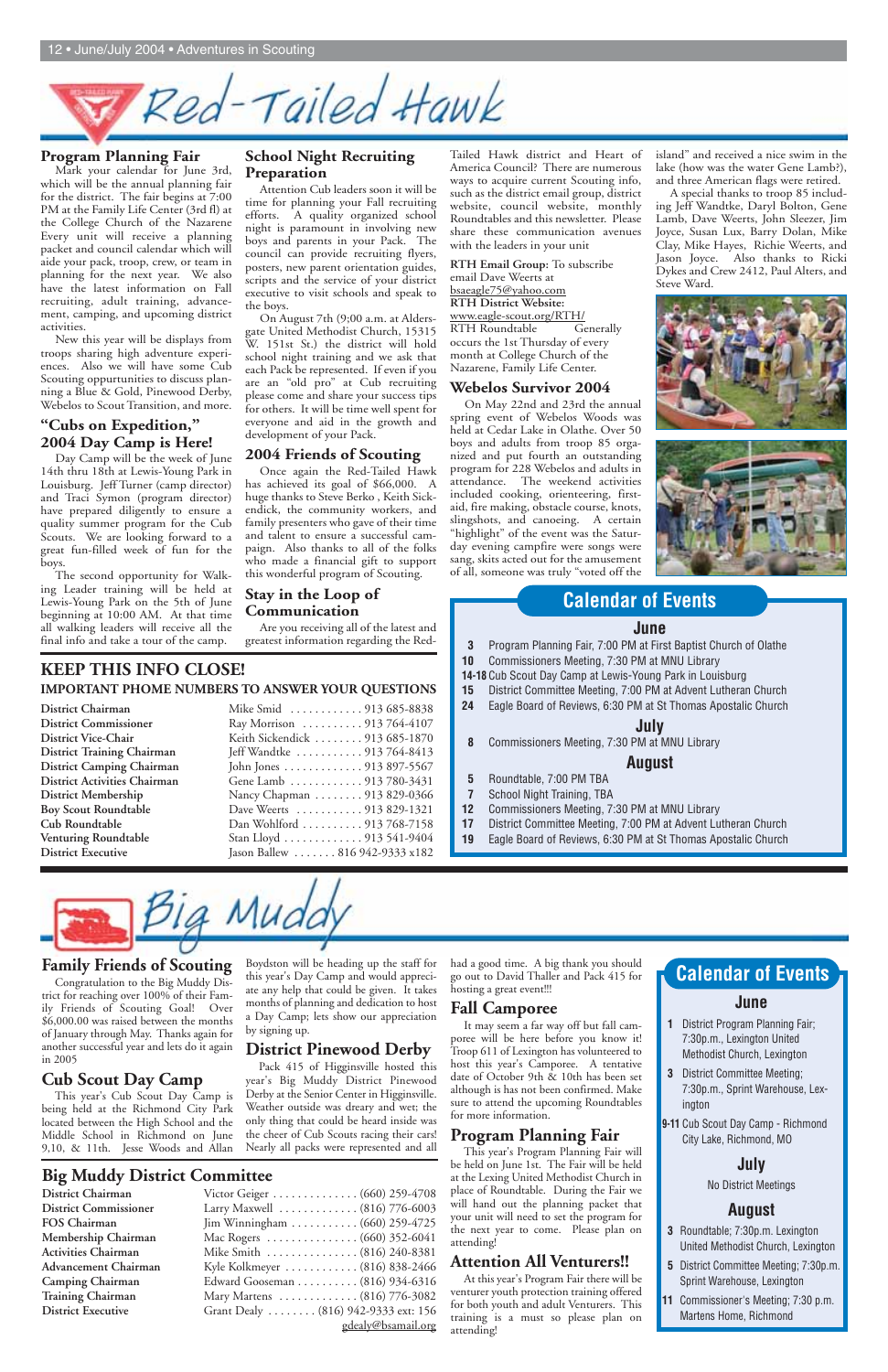#### **Friends of Scouting**



Thanks to all who helped with the 2004 Friends of Scouting Campaign! Once again the campaign was a success in the Lone Bear District. Special thanks to Gary Cover, Erica Collins and JC Smith for all of their help in making FOS possible.

#### **Day Camp**

Day Camp is not only for Cub Scouts. It is a great experience for Boy Scouts and their leaders to participate as staff. Contact *Erica Collins* for more details about serving the younger Scouts.

It will be a great opportunity to give back to Scouting and a good experience for those interested in serving on staff at Bartle or Naish in the future.

#### **June Program Fair**

Every Volunteer in the District should attend the Program Fair. It will be held at Roundtable, June 1st at 7:00pm. There will be lots of resource material for the upcoming Scouting year as well as guests who can provide information about programs available to your Scouts. Don't miss out on the opportunity to hear about the entire exciting program available for the 2004-2005 Scouting year!

#### **Fall Round-Up Training**

Fall Round up Training will be held at the August Roundtable meeting, August 3rd 2004.

You will have a chance to receive all of

The Thunderbird District would like to conduct a unit inventory. This will help to eliminate the "lost youth" that for some reason or another do not show up in ScoutNet. This will also help in making sure everyone is registered for camp and other district or council activities. Please send a copy of your unit's roster to *Roger Hoyt*, district director, at 10210 Holmes Road Kansas City, Mo 64067 or email him the roster at rbhoyt@bsamail.org.

> the information you need to have a successful fall recruiting effort. Fall Roundup packets will be available in which you will find Applications, sign up sheets, flyers and a syllabus for year round recruitment. Make sure you unit has someone designated to head up this effort.

#### **Summer Camp**

One of the biggest highlights of Scouting is the Summer Camp experience. If your unit is not yet signed up it may not be to late. Please contact the camping services department at the Council service center @ 1-800-776- 1110

#### **Lone Bear District Committee**

| Chairman             |                                |
|----------------------|--------------------------------|
| Commissioner         |                                |
| Executive            | Phillip Brockland 800-776-1110 |
| Membership           |                                |
| <b>Training</b>      |                                |
| Advancement          |                                |
| Camping              |                                |
| <b>Special Needs</b> |                                |
| <b>Activities</b>    |                                |

WHAT ELSE HAPPENS AT ROUNDTABLE – A cracker barrel – snacks, drinks and sharing of ideas and fellowship. Youth protection training for adults. Merit badge counselors training – become a merit badge counselor for up to six merit badges. Eagle counseling –

#### **Unit Inventory**

#### **What is Roundtable?**

WHAT IS ROUNDTABLE – It is a gathering of District Scouters held once a month.

WHAT IS THE PURPOSE OF ROUNDTABLE – To provide unit leadership with the will to do – the moral, enthusiasm, inspiration, and vision that periodically renew the desire to serve youth. To provide the skill to do – skills, techniques, information, program ideas – the know-how that makes for a successful unit operation.

WHO SHOULD ATTEND ROUND-TABLES – They are designed for all unit



leaders, i.e., Cubmasters, Assistant Cubmasters, Scoutmasters, Assistant Scoutmasters, any pack or troop committee member, or any adult registered with the Venturing Crew. Youth in unit leadership roles are encouraged to attend also. Unit Commissioners attend roundtables in which their leaders are involved. Everyone is needed and wanted at roundtable because roundtable belongs to the units served. Help and ideas are shared among all units attending and only by s haring these experiences does roundtable become

- **10** Commissioner Meeting
- **17** District Committee meeting

successful. WHEN AND WHERE DOES THIS EXPERIENCE TAKE PLACE – On the first Tuesday of each month at Hickman Mills High School located at 9010 Old Santa Fe Road from 7:00 – 9:00 p.m.

WHAT ARE NEXT MONTH'S FEA-TURES FOR TROOPS –Unit leadership and all about training junior leaders.

young men working on or about to complete the rank of Eagle Scout receive help each month at roundtable. Announcements – what upcoming council or district events are in the future. Award presentations – who have been busy for Scouting in the district.

#### **COME JOIN US FOR FUN AND FELLOWSHIP AT YOUR ROUNDTABLE!**

#### **2004 Friends of Scouting**

The victory date has come and gone. This year's Friends of Scouting goal of \$195,000 was a tough one to reach this year. Thank you to all who has supported the Friends of Scouting program. Congratulations to the following units for attaining free rank advancement for the rest of the year:

If you are disappointed that you do not see your unit's number on here contact David Riker to check on the status of your unit achieving free rank advancement for the rest of the year at 816-942-9333 ext.174. It is not too early to start planning your dates for the 2004-2005 Friends of Scouting presentations.

#### **Thunderbird Web Page**

The Thunderbird web page is now up and running. Training dates and registration forms to district event information are all available at www.hoac-bsa.org. Click on the Districts tab and then Thunderbird to view the pages.

#### **Day Camp**

Thunderbird's Day Camp will be held on June 21-25 at James A. Reed Conservation Area. We will be located at the archery

#### **2004 Thunderbird District Committee**

| Chairman                         | David Frantze  816-691-3181          |
|----------------------------------|--------------------------------------|
| Commissioner                     | Roger Mantony 816-537-4761           |
| Vice-Chairman Program            | Myrna Frost 816-936-5268             |
| Vice-Chairman Support            | Lester Ham 816-777-5006              |
| Activities                       |                                      |
| Advancement                      | Mark Grant 816-358-0612              |
| Camping                          |                                      |
| Membership                       | Cindy Cone 816-318-0325              |
| <b>Special Needs</b>             |                                      |
| Training                         | Kelsie Clark 816-430-5654            |
| <b>Relationships</b>             | Cindy Cone 816-318-0325              |
| <b>District Director</b>         | Roger Hoyt <u>rbhoyt@bsamail.org</u> |
|                                  | 816-942-9333, ext 146                |
| <b>Senior District Executive</b> | David Riker driker@bsamail.org       |
|                                  | 816-942-9333, ext 174                |
| <b>District Executive</b>        | Chad Wyancko gwyancko@bsamail.org    |
|                                  | 816-942-9333, ext 162                |

|      | Packs |      | <b>Troops</b> |      |
|------|-------|------|---------------|------|
| 4042 | 4280  | 1042 | 1245          | 1510 |
| 4110 | 4285  | 1098 | 1283          | 1550 |
| 4116 | 4510  | 1145 | 1391          | 1551 |
| 4124 | 4551  | 1160 | 1421          |      |
| 4166 | 4661  | 1195 | 1428          |      |
| 4210 | 4888  | 1220 | 1469          |      |
| 4255 |       |      |               |      |

#### **June**

- **1** District Roundtable 7:30 pm, Wallace Park Pavilion (Y Hwy East of 71, just behind the Police Station), Belton, MO
- **1** June Program Fair
- **8** Commissioners Meeting 7:30 pm, Council Service Center
- **21-25** Thunderbird Day Camp, James A. Reed Archery Range, Lee's Summit, MO

#### **July**

No meetings

#### **August**

- **3** District Roundtable 7:30 pm, 9010 Old Santa Fe (SW of 87th and Blue Ridge), Kansas City, MO
- **3** Youth Protection Training 7:00 pm, O.A. Chapter 5 meeting
- **10** Commissioners Meeting 7:30 pm, Council Service Center
- **12** District Committee Meeting-7:00 pm, Council Service Center



# **Calendar of Events**

#### **June**

- **1** Roundtable/ Program Fair
- **8** Commissioner Meeting
- **8** District Committee Meeting

#### **July**

**26-30** Day Camp / Artestian Park in

Clinton

#### **August**

**3** Roundtable

# **Calendar of Events**

range. This years theme is a "Cub Expedition." Many new and exciting programs will be available this year. The conservation department is going to be a big help this year and they are very excited to have Day Camp out there. Day Camp now costs \$60 to attend. Any new cub scout recruited after April 21st that goes to day camp will only pay the \$45 fee. Make sure to invite your cub scouts friends to join cub scouts so that they can also attend day camp and enjoy the fun. If you are interested in being on staff, please contact *David Riker* at the council service center at 816-942-9333 or at driker@bsamail.org.

**2003 QUALITY DISTRICT** 

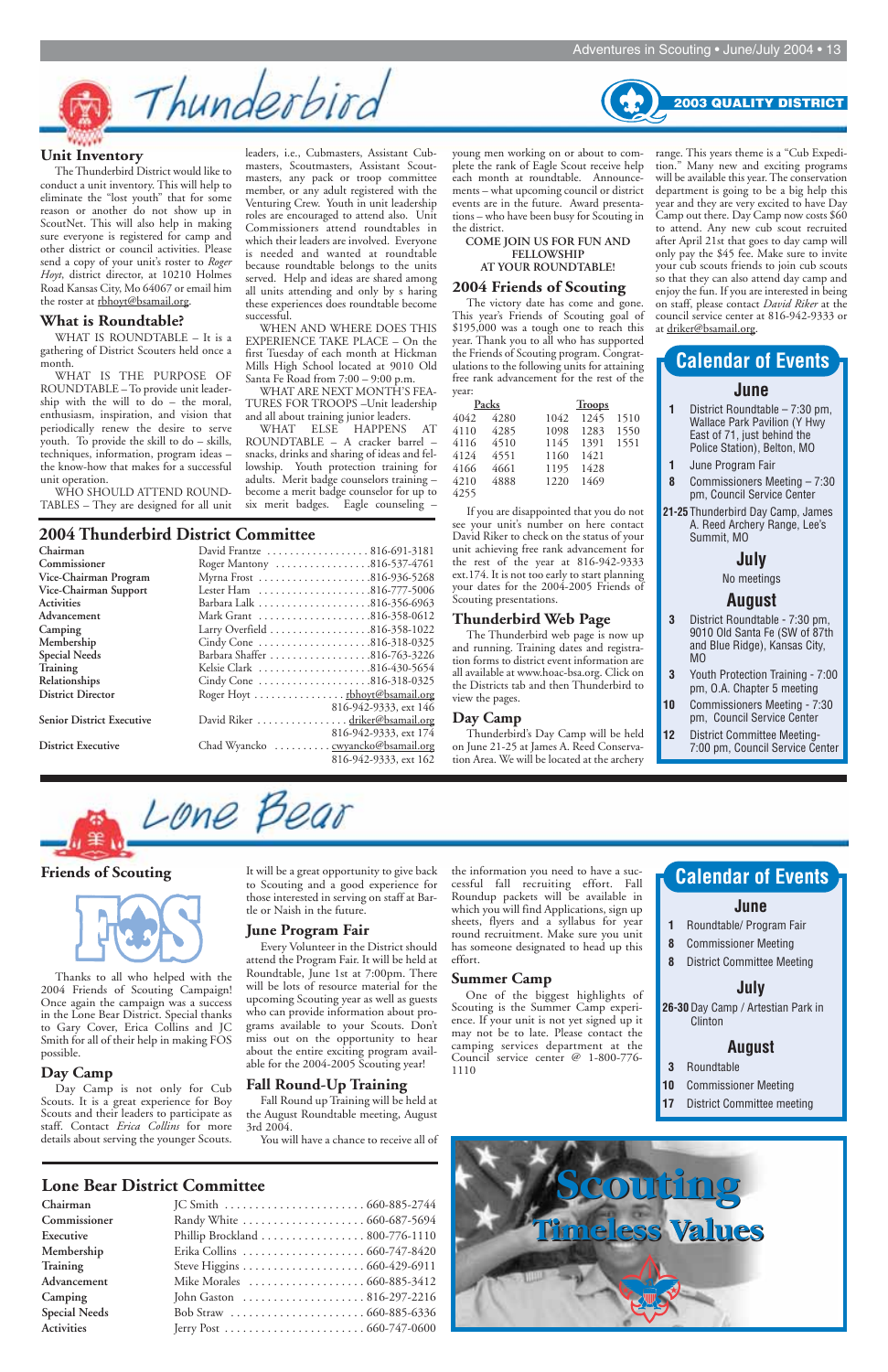**Congratulations to Packs 3153, 3381, 3383, 3254, 3259, 3348, 3786, Troops 10, 92, 117, 483, 251, 256, 387, 449, 786 and Crew 2117 who have hit their 2004 Friends of Scouting Goal!!!!**

#### **2004 Friends of Scouting Campaign Salutes**



A special thank you goes out to all of the family campaign presenters and people that helped with call nights Greg Spies, Kimberley Keyser, Forrest Bolles, Scott Worsham, Debra Howell, Mike Schopper, Marcia Contreras, Shane Keyser, Ken Roberson, Ted Fuehr and Larry Potts for their outstanding work. Thank you also to every one who gave to this year Friends of Scouting Campaign to support the Scouting Program.

#### **Summer then Fall**

Now is the time to make sure that you are working on your plan for this fall. Do you have all of your leaders in place? Do you know what activities you are planning? You can always count on Trailhead fall training to get those new leaders going on the right path.

#### **Fall Recruitment Training and Information**

At this training you will receive all the material you need for a successful recruitment in 2004. Information included in the packet will be: Boy applications, signup forms, parent's orientation guidebooks, new den leader guides, sample flyers or inschool boy talks, and guide to training syllabus for your round-up committee. This training will be July 27th, 2004. For more information contact the Trailhead Fall Recruitment chair Peter Grassl at 913- 268-5469. Please make sure your unit has someone in charge of your Fall Round-up.

#### **Trail's End Popcorn**

It is time to start thinking about will be your units Popcorn Chair. This is a great fundraiser that has no out of pocket expense and no extra inventory after your done. You will be able to sign up at the June Program Fair, Roundtable. For more information contact: *Rob Gilkerson* at 816- 942-9333.

#### **Charter Clean-Up**

If you have not yet turned in your unit's current roster to the Membership Committee or Rob Gilkerson please do so as soon as possible. We would like to check your roster so that we can make sure everyone was entered correctly. We would like anyone to show up at camp and be told that a scout is not registered. You can email them to rgilkers@bsamail.org, fax them to *Rob Gilkerson* at 816-942-8086, or just bring them by the Council Service Center.

#### **KEEP THIS INFO CLOSE! IMPORTANT PHONE NUMBERS TO ANSWER YOUR QUESTIONS**

| <b>District Chair</b>        | Gus Meyer  (913) 642-3209                                           |
|------------------------------|---------------------------------------------------------------------|
| <b>District Commissioner</b> | Marc Elkins (913) 897-2857                                          |
| <b>Activities Chair</b>      | Dean Carlson (913) 681-2852                                         |
| Membership Chair             | Randy Monson  (913) 491-1390                                        |
| <b>Advancement Chair</b>     | Herb Strain  (816) 941-8614                                         |
| <b>Camping Chair</b>         | Russ Lindsay  (913) 649-2956                                        |
| <b>Training Chair</b>        | Pat Harvey (913) 642-4671                                           |
| Venturing                    | Scott Worsham (913) 381-4082                                        |
| <b>Boy Scout Roundtable</b>  | Gene Belinear (913) 894-2288                                        |
| <b>Cub Scout Roundtable</b>  | Lynn Haffner  (913) 649-3257                                        |
| Day Camp Director            | Michelle Magee  (913) 677-3647                                      |
|                              | Council and Trailhead District contact information @ (816) 942-9333 |
| <b>District Executive</b>    | Rob Gilkerson  ext. 178                                             |

rgilkers@bsamail.org

**Trailhead Website** www.HOAC-BSA.org/Trailhead.cfm

Trailheac

#### **Program Planning Fair**

It will be beneficial for ALL units to have a representative attend the June 3 Planning Fair. At the Planning Fair each unit will have the opportunity to receive information on upcoming district events, fundraisers, camping functions, and community service projects. The information from this fair will greatly benefit your unit in preparing your program for the entire scouting year.

#### **Adult Leader Training**

Every Scout deserves a trained leader. Cub Scout and Boy Scout Fast Start Trainings are offered at the monthly roundta-

# **PIONEER TRAILS DISTRICT NUMBERS** NOW and FOREVER.

bles. The training gives new leaders the basic skills and fundamentals needed to successfully provide quality programs to each unit. If you are a new leader, please contact *Norman Kahn*, Pioneer Trails Training Chairman at (H) 913-341-4792 or 913-906-6000

#### **Family Friends of Scouting**

CONGRATULATIONS! After months of hard work and dedication we have reached 100% of our Friends of Scouting goal. The Pioneer Trails District goal for 2004 was to pledge 100% of \$117,500.00. It is now our duty to meet those pledges by either paying on them

monthly, quarterly, or with a one-time **Cub Scout Day Camp** payment by the end of 2004.

#### **Recruit A Cub**

The summer has arrived and the fall is up to bat. The Kindergarteners of last year can now be the Cubs of this coming year. Our Cub recruitment efforts should include Kindergarten through fourth grade from last year's school year. If you need some assistance, feel free to call on your District Executives, *Brian* and *Matt LaVar*, who are there to assist your recruitment needs. To contact your District Executives call: 816-942-9333.Remember, the best time of the year to recruit youth is

| District Chairman:               | Dennis Cross (H) 816-444-7989                             |
|----------------------------------|-----------------------------------------------------------|
| District Vice-Chairman:          | Fred DeFeo  (H) 816-942-0675                              |
| <b>District Commissioner:</b>    | Jim Bernard Jr. (H) 913-385-7088                          |
| <b>Advancement Chairman:</b>     | Bill Tabolsky  (H) 913-791-8141                           |
| <b>Activities Chairman:</b>      | Michael Grimaldi (H) 816-363-7949                         |
| <b>Camping Chairman:</b>         | Jay Reed (H) 816-228-4438                                 |
| Membership Chairman:             | Julie Hill (H) 816-361-3385                               |
| Mic-O-Say Memorial:              | Don O'Neal $\ldots \ldots \ldots \ldots$ (H) 816-925-6567 |
| <b>Public Relations Director</b> | Carol DeFeo (H) 816-942-0675                              |
| Relationships Chairman:          |                                                           |
| Special Needs Chairman:          | Carole Gaither (H) 816-523-5380                           |
| Training Chairman:               | Norman Kahn (H) 913-341-4792                              |
| <b>District Director:</b>        | Matt Gettys (H) 816-942-9333, ext. 171                    |
| <b>District Executive:</b>       | Brian Tobler (H) 816-942-9333, ext. 185                   |
| <b>District Executive:</b>       | LaVar Lard (H) 816-942-9333, ext. 147                     |

#### **June**

- **3** Roundtable (Program Fair)
- **3** Eagle Scout Project Review, Order of the Arrow Chapter, Merit Badge Counselor Training
- **7-10** Cub Scout Day Camp Lewis-Young Park, Louisburg, KS
- **17** Eagle Board of Review

#### **July**

#### No Roundtable / No Eagle Boards

**27** Fall School Night Training

#### **August**

- **5** Roundtable (Program Fair)
- **5** Eagle Scout Project Review, Order of the Arrow Chapter, Merit Badge Counselor Training
- **12** Commissioner Meeting
- **12** District Committee Meeting
- **19** Eagle Board of Review



#### **Calendar of Events**



For all your young scouters who aren't old enough for Boy Scout camp there is Cub Scout Day Camp. Cease the opportunity for your youth to enjoy 4 days of fun and adventure without leaving the comforts of Kansas City. It is the best program for Cub Scouters to have the excitement of camping and the convenience of home all in one. Cub Day Camp will be held from June 14th thru June 17th, 2004 at Knott's Elementary School. Registration began on February 2nd at \$45.00 per boy and was raised to \$60.00 after April 21st, 2004. Information will be available at Roundtable or call *Lisa Kessler* at 816- 333-9393.

2003 QUALITY DISTRIC'

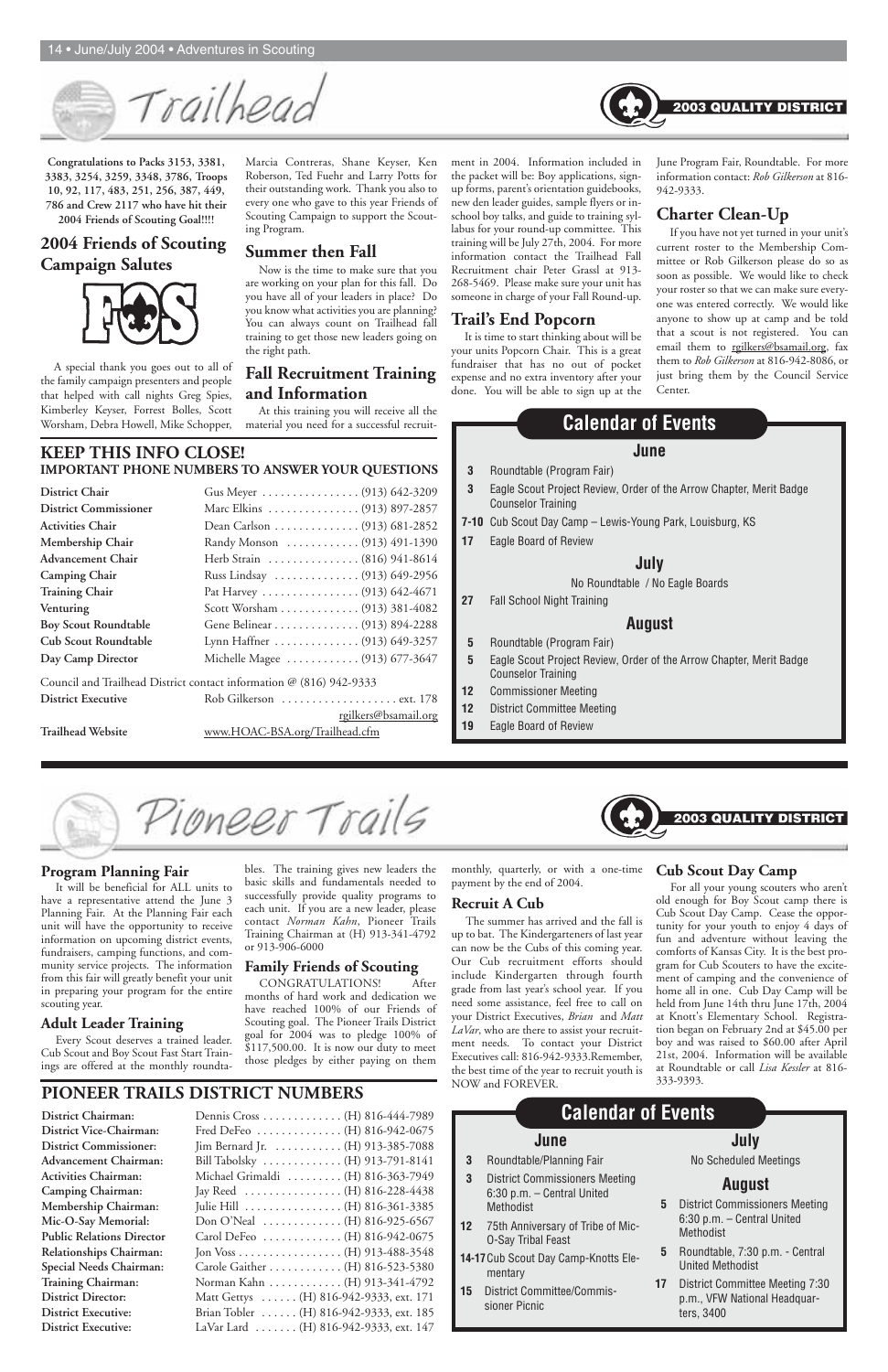Twin Rivers

**District Chairman** Ed Hedges . . . . . . . . . . . . . . . . . . 913-768-1420 **District Commissioner** Geoff Mildenhall . . . . . . . . . . . . . 913-859-0506 District Membership Chair District Advancement Chair **District Eagle Chair District Training Chair** District Activities Chair **District Camping Chair** . **District Family Friends of Cub Scout Roundtable Boy Scout Roundtable** 

| Thenus of ocouping 2001 |  |  |
|-------------------------|--|--|
|                         |  |  |

#### **District Leadership**

| District Membership Chair         | Keith Neuman  913 541-8362         |
|-----------------------------------|------------------------------------|
| <b>District Advancement Chair</b> | Ellen McGurk 913-780-1577          |
| District Eagle Chair              | Charles Wunsch 913-492-5878        |
| <b>District Training Chair</b>    |                                    |
| <b>District Activities Chair</b>  | Dave Elsey 913-829-4594            |
| <b>District Camping Chair</b>     | Shawn Hudson 913-254-9548          |
| District Family Friends of        |                                    |
| Scouting                          | Marlene Bean 913-782-3279          |
| <b>Cub Scout Roundtable</b>       | Dee Creath 913-764-0395            |
| <b>Boy Scout Roundtable</b>       |                                    |
| <b>District Director</b>          | Alan J Sanders 816-942-9333 ex 158 |
|                                   |                                    |

#### **June**

- **3** Roundtable/Program Planning Fair, Center of Grace, 520 S Harrison, Olathe, 7PM
- **8** District Committee Meeting, Center of Grace, 520 S Harrison, Olathe, 7PM
- **15** District Commissioner Meeting, Center of Grace, 520 S Harrison, Olathe, 7PM
- **17** Eagle Board of Review, Jesus Christ Church of LDS, 7845 Allman, Lenexa, 6:30PM (Please arrive 15 min. early)

## **July**

No district events

#### **August**

- **5** Roundtable/Program Planning Fair, Center of Grace, 520 S Harrison, Olathe, 7PM
- **10** District Committee Meeting, Center of Grace, 520 S Harrison, Olathe, 7PM
- **17** District Commissioner Meeting, Center of Grace, 520 S Harrison, Olathe, 7PM
- **19** Eagle Board of Review, Jesus Christ Church of LDS, 7845 Allman, Lenexa, 6:30PM (Please arrive 15 min. early)

# **Calendar of Events**

#### **Program Planning Fair**

On June 3rd starting at 7:00pm the Trails West District will be putting on its annual Program Planning Fair. At the fair we will be rolling out the calendar for the rest of 2004 and all of 2005. This is a great opportunity to get all the information need to set the program for your unit for the next year. We will be having information booths set up by all the committees in the district including Camping, Membership, Activities, Training and Advance-

ment. The commissioner's team will be providing hot dogs for all in attendance.

#### **2004 Trails West Cub Scout Day Camp**

Cub Scout Day Camp 2004 is only weeks away and all the hours of planning are coming to an end. The gate will open on Sunday June 13th for pack set up and the camp with open for the boys at 8:30am Monday the 14th. It is not to late to volunteer to help as a staff member for the camp. We are still in need of people to help put on the program for the youth of the district. For more information on how to volunteer or how to sign up a boy for camp call the Camp Director *Shawn Hudson* at (913) 254-9548.

#### **Friends of Scouting 2004**

The 2004 Friends of Scouting Campaign is now in the history books and it was once again a great success. Many of the units in the district reached their unit goal and are now enjoying free rank advancement patches from the council.



| Pack | Troop |
|------|-------|
| 3288 | 83    |
| 3298 | 86    |
| 3387 | 181   |
|      | 186   |
|      | 401   |

#### **Trails West District Spring Round-up**

Does your pack need more boys? Do you want to get into your school and talk

to the Kindergartners about the chance to join Cub Scouts this spring? If you have answered yes to any of these questions now is the time to call *Alan J Sanders* at (816) 942-9333 or *Keith Neuman* at (913) 451- 8362. This spring is a great time to bring new boys and leaders into your unit for all the fun of scouting. It is also possible for the new boys to attend camp and help your unit earn the summer time pack award.

#### **Cubs On Expedition**

June 7-10 is Twin Rivers District Cub Scout Day Camp! It's happening and you don't want to miss it. Mary Ann and Mike have been working tirelessly to provide the best time your boys will have all summer long. Forget baseball and soccer and music lessons. This is it! They have an awesome staff and some really exciting activities ready for you. If you haven't signed your boys up for this exciting week, it's not too late. Get them registered. Believe me, they will be tired and they will sleep with all these things going on!! Day Camp this year will be at North Lake Park in Garnett, KS. Don't forget that we need your expert help to make it happen so contact *Mary Ann Hodgson*, Day Camp Director, at 785.759.3238 or *Mike Shields* at 913.636.1746 or *Cortland Bolles* at 800.776.1110 or cbolles@bsamail.org to volunteer now!

#### **Friends of Scouting**

Thank you to each of you for your support of the Scouting program in your communities. With your financial contributions continue to enhance the time and effort you put forth to better the Scouting experience for each and every young person interested in the exciting programs you provide! Congratulations to all of you for making the 2004 Friends of Scouting Campaign in Twin Rivers such a great success. Thanks go to all the unit presenters and community workers who have put tireless hours of work into making our campaign so successful in 2004 and to our Family Chair, Shellie Crosson, and Overall Chair, Dana Crawford, for their diligence in keeping the campaign on track and focused in its success. Finally, we want to congratulate the following units for their achievement of Free Rank Advancement for the rest of 2004: Pack 3063, Pack 3099, Pack 3100, Troope 70, Troop 100, Troop 101, Troop 105, and Troop 106.

#### **Program Fair**

During the Roundtable time in June this year, we will have our annual Program Fair. This is the chance for you get all the information you need to help put together your unit's program for the coming year. You will receive a planning packet and a calendar for

#### **District Roster:**

| <b>District Chairman:</b>                                         | Mike Prothe 913.294.2111        |
|-------------------------------------------------------------------|---------------------------------|
| <b>District Commissioner:</b>                                     | John Berton 785.242.8294        |
| <b>Activities Chair:</b>                                          | Buddy Burris 785.867.3005       |
| <b>Advancement Chair:</b>                                         | Curtis Gibson  913.898.4955     |
| <b>Camping Chair:</b>                                             | Richard Grant  913.755.3941     |
| <b>Endowment Chair:</b>                                           | Ken Weide 785.448.5560          |
| Finance/Friends of Scouting Chair:                                | Dana Crawford  913.757.4451     |
| Membership Chair:                                                 | Wendy Richardson 913.294.6660   |
| <b>Public Relations Chair:</b>                                    | Cleon Rickel 785.242.4700       |
| Roundtable Commissioner (Boy Scouts): Lynn Underwood 785.242.1264 |                                 |
| Roundtable Commissioners (Cub Scouts): Kathy Kierl  913.557.5869  |                                 |
|                                                                   | Pam Thompson 913.294.2344       |
| Special Needs Coordinator:                                        | Pam Thompson 913.294.2344       |
| <b>Training Co-Chairs:</b>                                        | Lawrence Dickinson 913.256.6809 |

Website Chair:

**District Executive:** 

| Mike Prothe  913.294.2111         |
|-----------------------------------|
| John Berton 785.242.8294          |
| Buddy Burris 785.867.3005         |
| Curtis Gibson  913.898.4955       |
| Richard Grant  913.755.3941       |
| Ken Weide 785.448.5560            |
| Dana Crawford  913.757.4451       |
| Wendy Richardson 913.294.6660     |
| Cleon Rickel 785.242.4700         |
| Lynn Underwood 785.242.1264       |
| Kathy Kierl  913.557.5869         |
| Pam Thompson  913.294.2344        |
| Pam Thompson  913.294.2344        |
| Lawrence Dickinson 913.256.6809   |
| Pam Thompson  913.294.2344        |
|                                   |
| Jim Burns 785.255.4388            |
| Cortland Bolles 800.776.1110 x118 |
| cbolles@bsamail.org               |

**HOAC and Twin Rivers District Information:** www.hoac-bsa.org

your use to help you in getting ready for the coming year. Please don't miss this meeting, as it is a great chance for you to get the latest and greatest resources for helping your boys enjoy Scouting!

#### **Spring and Fall Recruitment**

Now is the time to start planning your unit's recruitment for the fall. It is something that all units, packs and troops alike, should start working on so they can continue to grow and serve as many youth in their community as possible. Remember, every boy deserves a chance to be part of Scouting and you might be the unit to give him that chance. In every boy there lies the chance of being a business owner or baseball player, an astronaut or a President. We have the chance to let that boy make Scouting an important part of creating that community leader for years to come. For recruiting information, contact *Cortland Bolles* at 800.776.1110 or cbolles@bsamail.org. To help you get a handle on your units fall recruitment program, we will hold two School Night Trainings in August (locations to be determined):

School Night Training #1 – United Methodist Church, Ottawa; Tuesday, August 10; 7:00 – 8:00 PM

School Night Training #2 – United Methodist Church, Paola; Wednesday, August 11; 7:00 – 8:00 PM

Please make sure to get on these on your calendar. THESE TRAININGS ARE OPEN TO ALL UNIT LEADERS OF ALL TYPES OF UNITS, PACKS, TROOPS AND CREWS!!

#### **Summer Camp**

One of the big highlights of Scouting is the experience young men have in the outdoors during summer. If your troop has not signed up yet for summer camp, it may not be too late. Please call the Camping Services at the Council Service Center 800.776.1110 for further information.

#### **June**

- **3** District Commissioner's Meeting, United Methodist Church, Paola; 6:30 PM
- **3** Program Planning Fair, United Methodist Church, Paola; 7:30 PM
- **3** OA Chapter 4 Meeting, United Methodist Church, Paola; 7:30 PM
- **7-10** Cub Scout Day Camp, North Lake Park, Garnett; 8:00 AM – 4:30 PM
- **10** District Committee Meeting, Beethoven's, Paola, 6:30 PM

#### **July**

#### No events scheduled

#### **August**

- **5** District Commissioner's Meeting, Greeley City Park; 5:30 PM
- **5** Roundtable/Fish Fry, Greeley City Park; 5:30 PM
- **5** OA Chapter 4 Meeting, Greeley City Park; 5:30 PM
- **5** Popcorn Training, Greeley City Park; 5:30 PM
- **10** School Night Training, United Methodist Church, Ottawa; 7:00 PM
- **11** School Night Training, United Methodist Church, Paola; 7:00 PM
- **12** District Committee Meeting, Beethoven's, Paola; 6:30 PM

2003 QUALI<sup>-</sup>



#### **Calendar of Events**